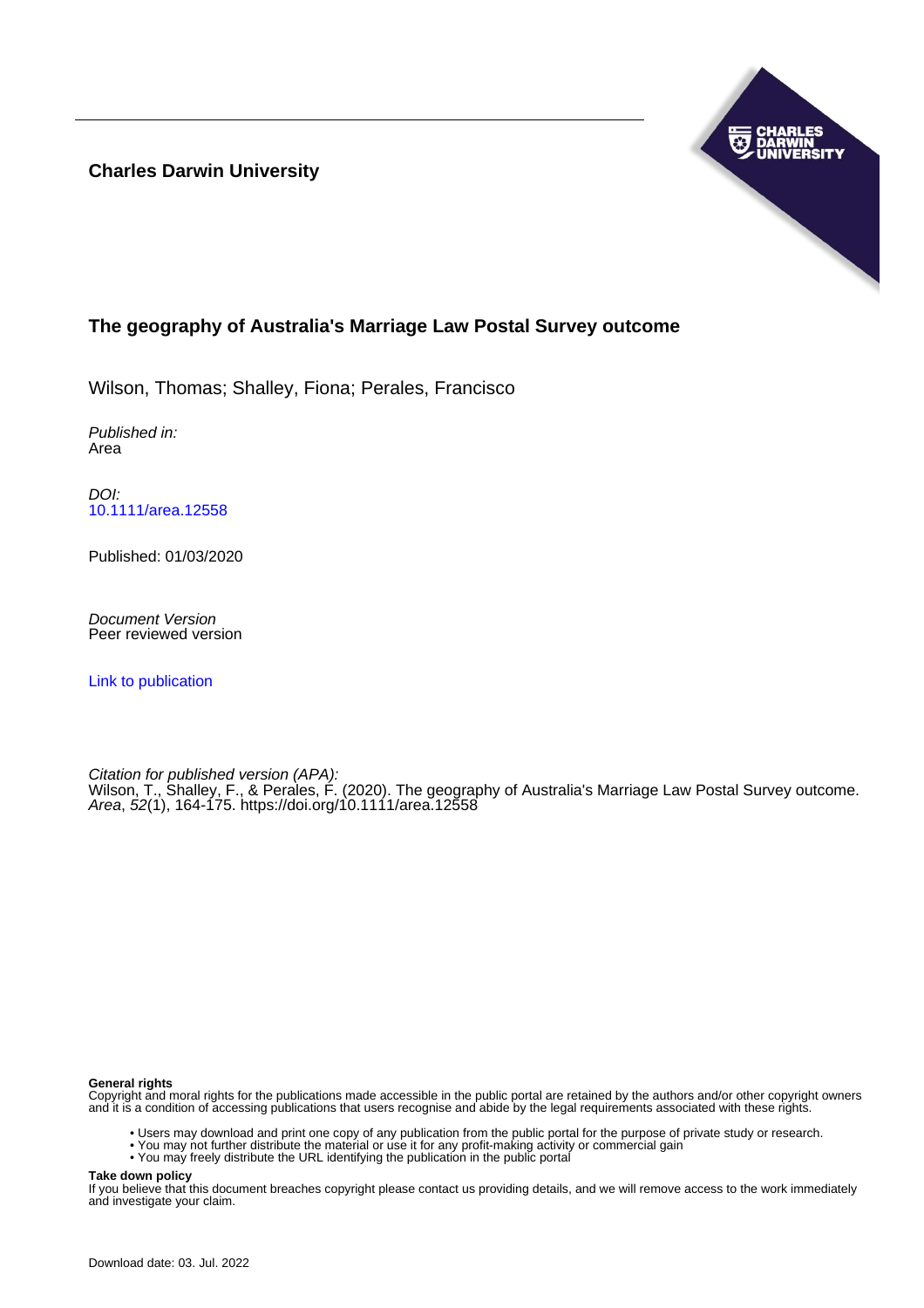# The geography of Australia's Marriage Law Postal Survey outcome **Abstract**

After years of public debate about same-sex marriage, the Australian Government put the issue to the electorate in the 'Australian Marriage Law Postal Survey' in late 2017. The survey asked voters whether the law should be changed to allow same-sex couples to marry. Nationally, 61.6% of voters responded 'Yes'. But there were marked variations by electoral division, with the proportion of 'Yes' votes varying from 26.1% to 83.7%. The aim of this paper is to explore the geographical pattern of the percentage of voters responding 'Yes' by federal electoral division and identify its correlates. Results of the survey by federal electoral division were obtained from the Australian Bureau of Statistics (ABS); other variables for electoral divisions were obtained from the ABS and the Australian Electoral Commission. Multiple linear regression and geographically weighted regression were employed to establish the relationship between the percentage of 'Yes' responses at the electoral-division level and the characteristics of electoral divisions' populations. In 133 of 150 electoral divisions there was a majority of 'Yes' responses. Strong predictor variables of the percentage 'Yes' vote included the proportions of: the population describing themselves as having no religion, those with post-school educational qualifications, those with a birthplace in Oceania, Europe or the Americas, and those who did not vote for conservative parties in the 2016 federal election. A marginally better fit was obtained with geographically-weighted regression. In conclusion, the geographical pattern of responses in the Australian Marriage Law Postal Survey is closely associated with a small number of characteristics of an electoral division's population.

**Keywords**: Same-sex marriage; Australia; Marriage Law Postal Survey; regression; geographically-weighted regression; LGBT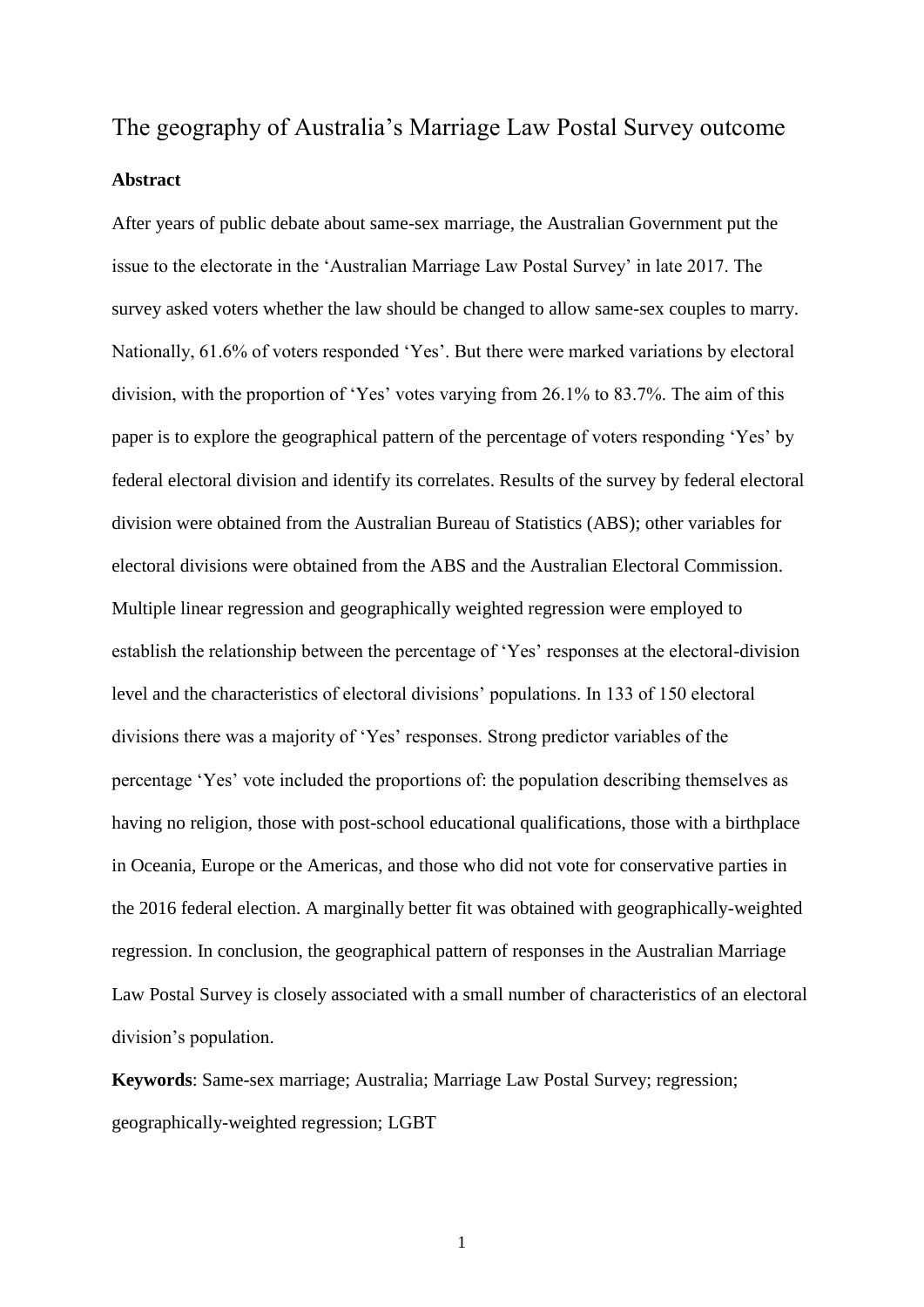#### **1. INTRODUCTION**

Marriage equality has been on the Australian political agenda for much of the present century, particularly after other countries introduced same-sex marriage from the early 2000s (Chamie & Mirkin, 2011). Responding to increased public support for same-sex marriage (Perales & Campbell, 2018; Smith, 2016), in 2017 the Liberal-National Coalition Government directed the Australian Bureau of Statistics (ABS) to canvass the views of the public through the Australian Marriage Law Postal Survey (AMLPS). Effectively a plebiscite, the AMLPS was open to all those on the electoral register at 24th August 2017 all Australian citizens aged 18 and over except those serving prison sentences of more than three years. Unusually, the whole exercise was conducted by post with voting open between 12th September and 7th November 2017. Participation was voluntary. Eligible voters were asked "Should the law be changed to allow same-sex couples to marry?" and instructed to mark either a 'Yes' or 'No' box and then post back their completed form (ABS 2017a). The results announced by the ABS on 15th November 2017 revealed a participation rate of 79.5% of voters and a 'Yes' vote of 61.6%. A bill to change the law was passed by parliament shortly afterwards, and the amended Marriage Act came into effect on 9th December 2017. It represented a highly significant day not only for Australia's non-heterosexual population (Wilson & Shalley, 2018), but also Australians more generally (Pennay et al., 2018).

The plebiscite results prompt questions such as 'Who voted 'Yes'?', 'Which areas voted 'Yes' to the greatest extent?' and 'What are the determinants of these patterns?'. ABS published the number and percentage of 'Yes' and 'No' votes for each of the 150 federal electoral divisions, as well as voting participation rates by gender and age group (ABS 2017b). These data are internationally unique—as Australia is only the second country in the world after Ireland to constitutionally legalise same-sex marriage through a national vote—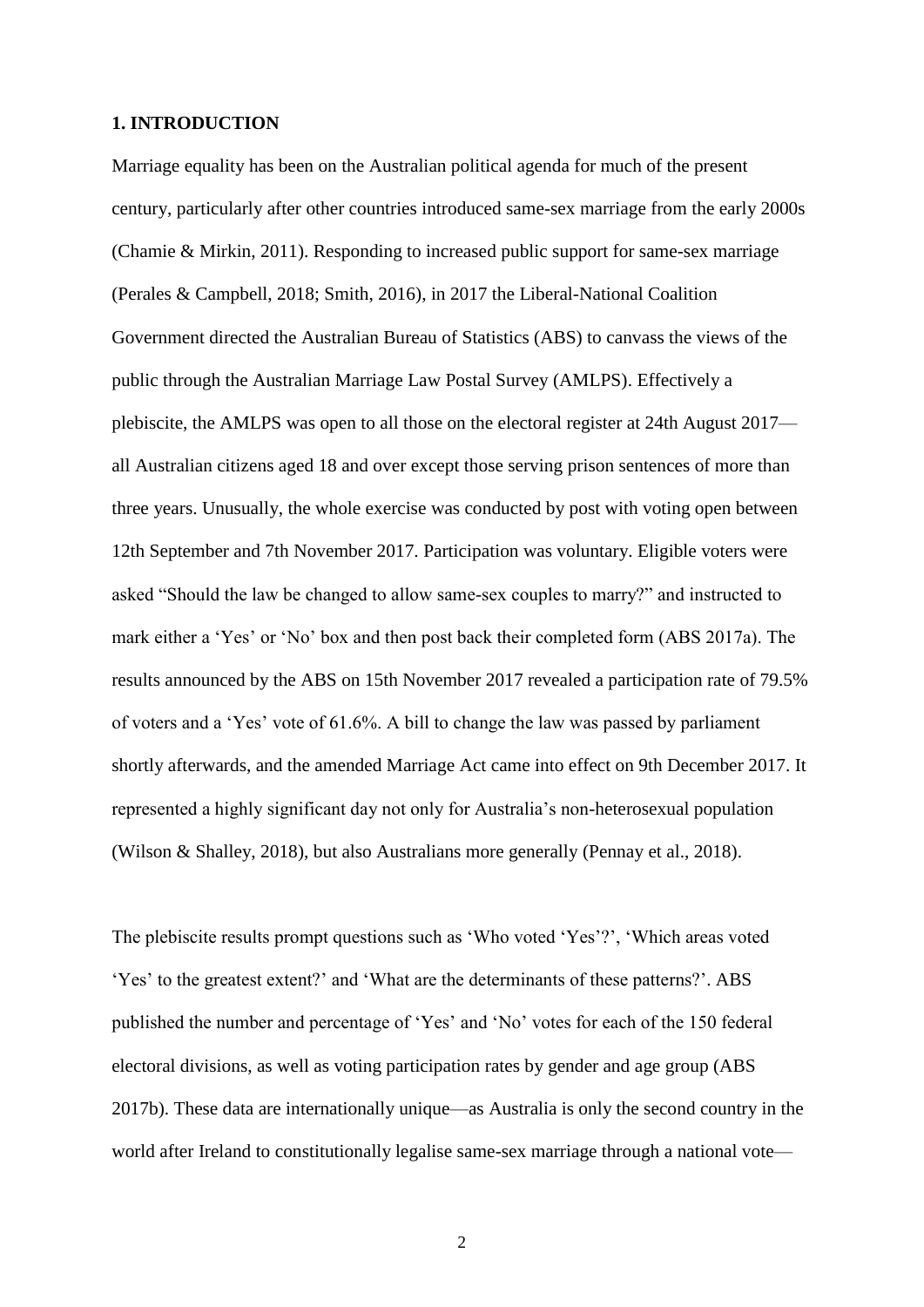and enable examination of the spatial patterning of the plebiscite outcomes. Further, nearly concurrent Census data (August 2016) and Federal election data (November 2016) based on the same geographical units were linked to the AMLPS data. This confluence provides us with an exceptional opportunity to examine the ecological relationships between the plebiscite results and a range of theoretically relevant social factors (such as the religious and political composition of electorates). The aim of the present study is to leverage these unique data to answer the following research questions: (1) What was the spatial pattern of the AMLPS outcome by electoral division? and (2) What are the correlates of the percentage 'Yes' vote?

#### **2. PREVIOUS EVIDENCE**

The bulk of previous international research on the correlates of support for marriage equality and rights for same-sex couples is largely based on survey data from individuals, focusing on the explanatory role of religiosity, political views, education, age, gender, cultural background, and area of residence (e.g. Anderson et al., 2017; Oppenheimer et al., 2014; Sloane et al., 2017; Webb & Chonody, 2014). In Australia, a recent study by Perales & Campbell (2018) found stronger support for the statement "Homosexual couples should have the same rights as heterosexual couples do" amongst individuals who were non-religious, highly educated, under 40 years of age, female, living in a metropolitan area, on high income, Australian-born, English-speaking, and non-heterosexual.

To our knowledge, the only previous ecological study is McAllister & Snagovsky (2018), who conducted an analysis of the AMLPS results. Their primary focus was on the voting patterns of four socio-economic area types identified by factor analysis, and the views of local Members of Parliament (MPs) on same-sex marriage. They found that the percentage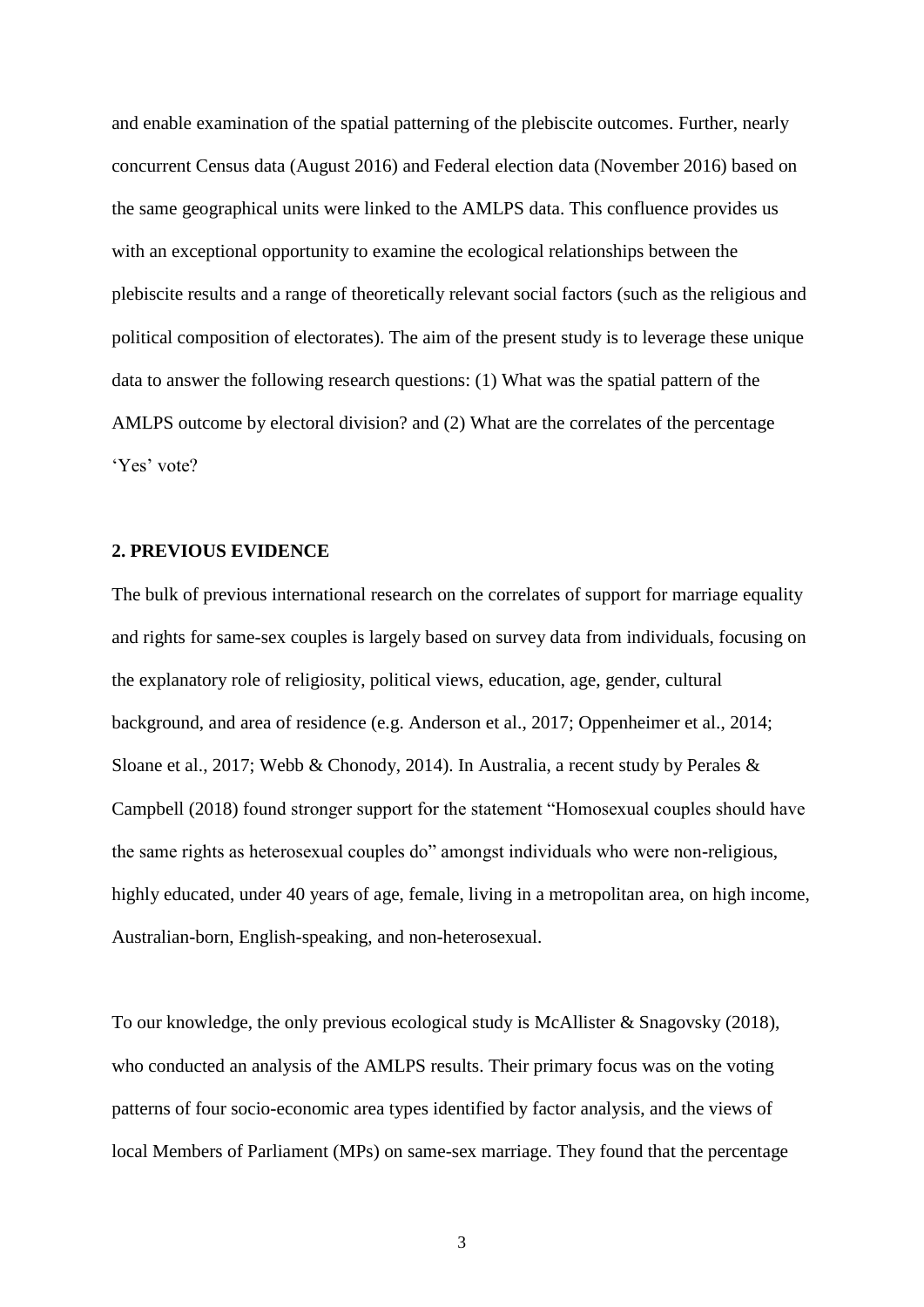'Yes' vote by electoral division was positively associated with affluence, proportion of lesbian (but not gay) couples, plebiscite turnout, and MP levels of support for same-sex marriage; and negatively associated with immigrant areas and electorates with higher proportions of older married residents. Their linear regression model achieved an adjusted  $R^2$ of 0.78.

Our approach differs from that of McAllister & Snagovsky (2018) in several ways. First, while their study took a political science perspective, we adopt a geographical perspective. This is valuable, as there is sizeable evidence—largely from the US—that social attitudes, values and political voting patterns are geographically clustered (Lesthaeghe & Neidert, 2009; Rentfrow, 2010). In our application, this involves paying attention to the geographical clustering of voting over the Australian territory through data visualization, as well as considering whether and how the predictors of the 'yes' vote vary spatially—accomplished through application of geographically weighted regression (GWR). Second, McAllister  $\&$ Snagovsky's (2018) study relied on factor analysis, while we use a small number of independent variables motivated by earlier micro-level findings (e.g., Perales & Campbell, 2018).

#### **3. DATA AND METHODS**

#### **3.1. Data**

Australia is divided into 150 federal electoral divisions for elections to the House of Representatives, with the distribution based generally on population size. The median Estimated Resident Population of electoral divisions in 2016 was 160,560, however, these divisions vary immensely in geographical extent, ranging from  $32 \text{km}^2$  (Grayndler, inner Sydney) to 1.63 million  $km^2$  (Durack, outback Western Australia). The electoral division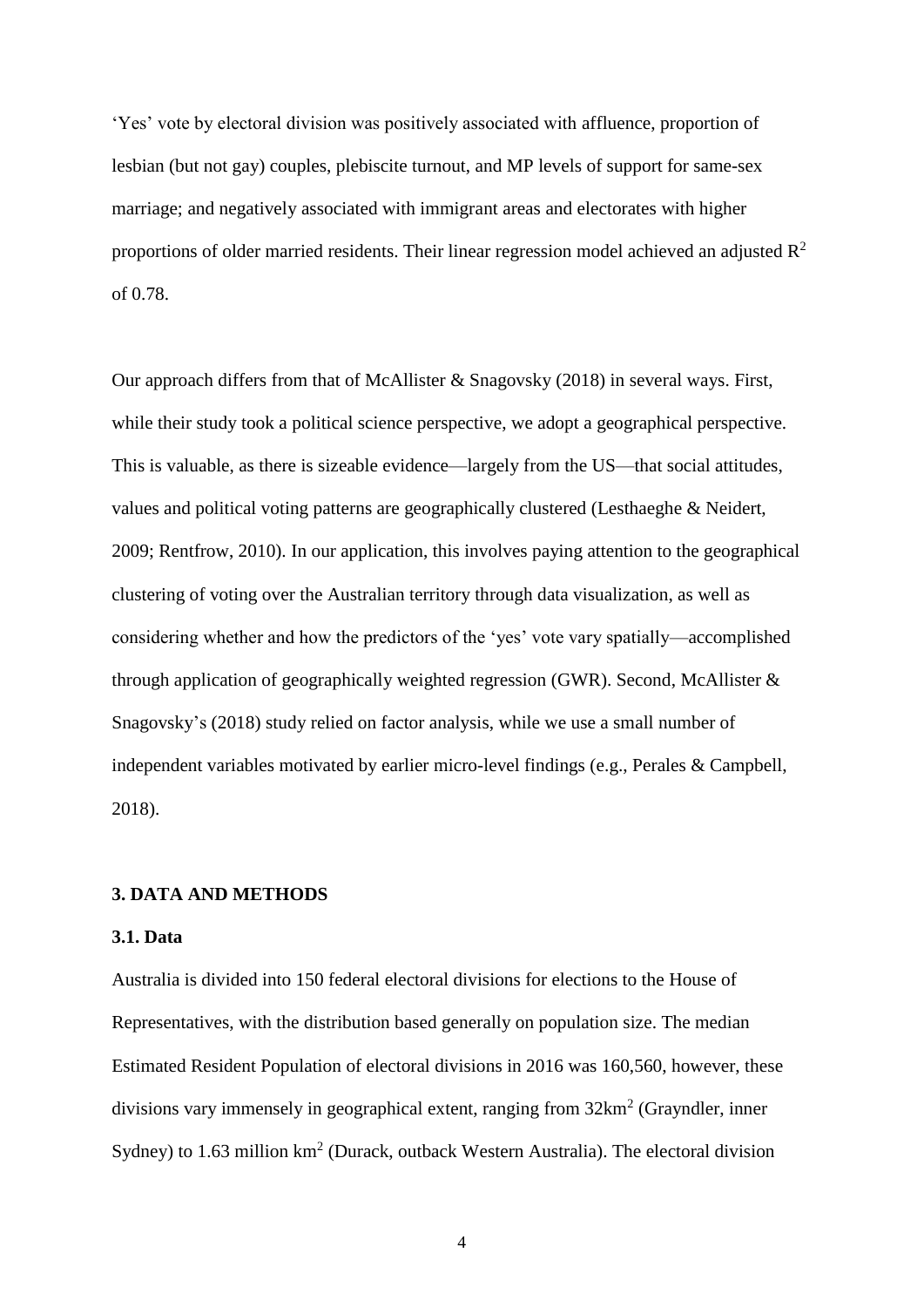bounds are shown in Figure 1. Those electoral divisions referred to in the Results section are highlighted in red.

Figure 1 about here

The dependent variable in our models was the percentage of 'Yes' responses to the question "Should the law be changed to allow same-sex couples to marry?" obtained from the AMLPS results (ABS, 2017b). Based on the findings of previous research, an initial set of 11 independent variables was constructed from the AMLPS results (ABS, 2017b), the ABS 2016 Census of Population and Housing (ABS, 2017c), ABS Estimated Resident Populations (ABS, 2018), and results from the 2016 federal election published by the Australian Electoral Commission (AEC, 2017). The variables are listed in Table 1 along with summary descriptive statistics. The full dataset is available as a supplementary file.

Table 1 about here

The participation rate, defined as the number of participants as a percentage of eligible voters, was obtained from the AMLPS. The participation of those aged 18-34 was included as a separate variable because younger voters tend to be more progressive than older voters (Armenia & Troia, 2017). We expected higher participation of this age group to be positively correlated with a 'Yes' outcome.

All variables derived from 2016 Census data were created from data obtained via the ABS TableBuilder Pro tool (ABS, 2017c) and were restricted to Australian citizens aged 18 years and over as the eligible participating population. All were expected to be positively correlated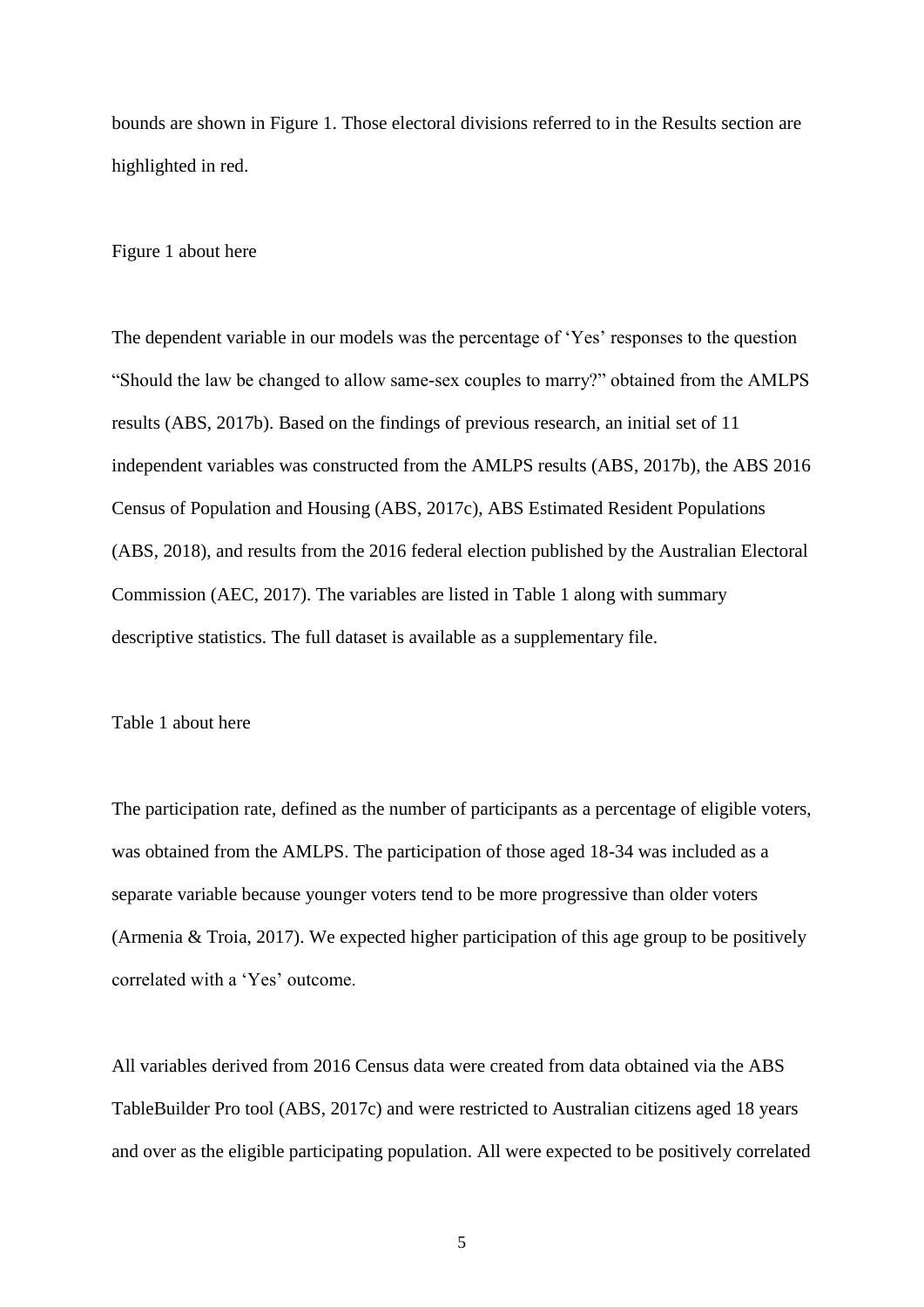with a 'Yes' outcome. The percentage of people identifying their religion as 'no religion' was used as a general indication of lack of religiosity and therefore less support for traditional sexual and moral attitudes (Perales et al., 2018). The percentage of non-Indigenous people born in Oceania (including Australia), Europe and the Americas was also used as a proxy for more open attitudes to sexual diversity due to greater acceptance of non-heterosexual orientations in those continents. The percentage of people with any post-school education was used as an indicator of openness to diversity in general, while the percentage of adults in a cohabiting same-sex relationship was expected to be indicative of relatively more supportive attitudes to sexual diversity in the local area—consistent with theories of intergroup contact (Smith et al., 2009). The percentages of females and younger people (aged 18- 34) were included because these groups are generally more supportive of same-sex relationships. Based on previous micro-level findings (Perales & Campbell, 2018), the percentage of residents with personal incomes of \$2,000 or more per week was also expected to be positively correlated with a 'Yes' outcome.

Population density was calculated as the 2016 Estimated Resident Population (ERP) for each electoral division divided by the size of the electoral division in  $km^2$  (ABS 2018). We expected higher population density to be positively correlated with a 'Yes' outcome because individuals in densely population areas are more likely to interact with a greater diversity of people (Smith et al., 2009).

We also included the percentage of Coalition (Liberal and National party) votes from the 2016 federal election for the House of Representatives (AEC, 2017). Because of the preferential voting system in Australia these data consist of the two-party preferred vote between the Coalition and the other major party in the electorate (usually the Australian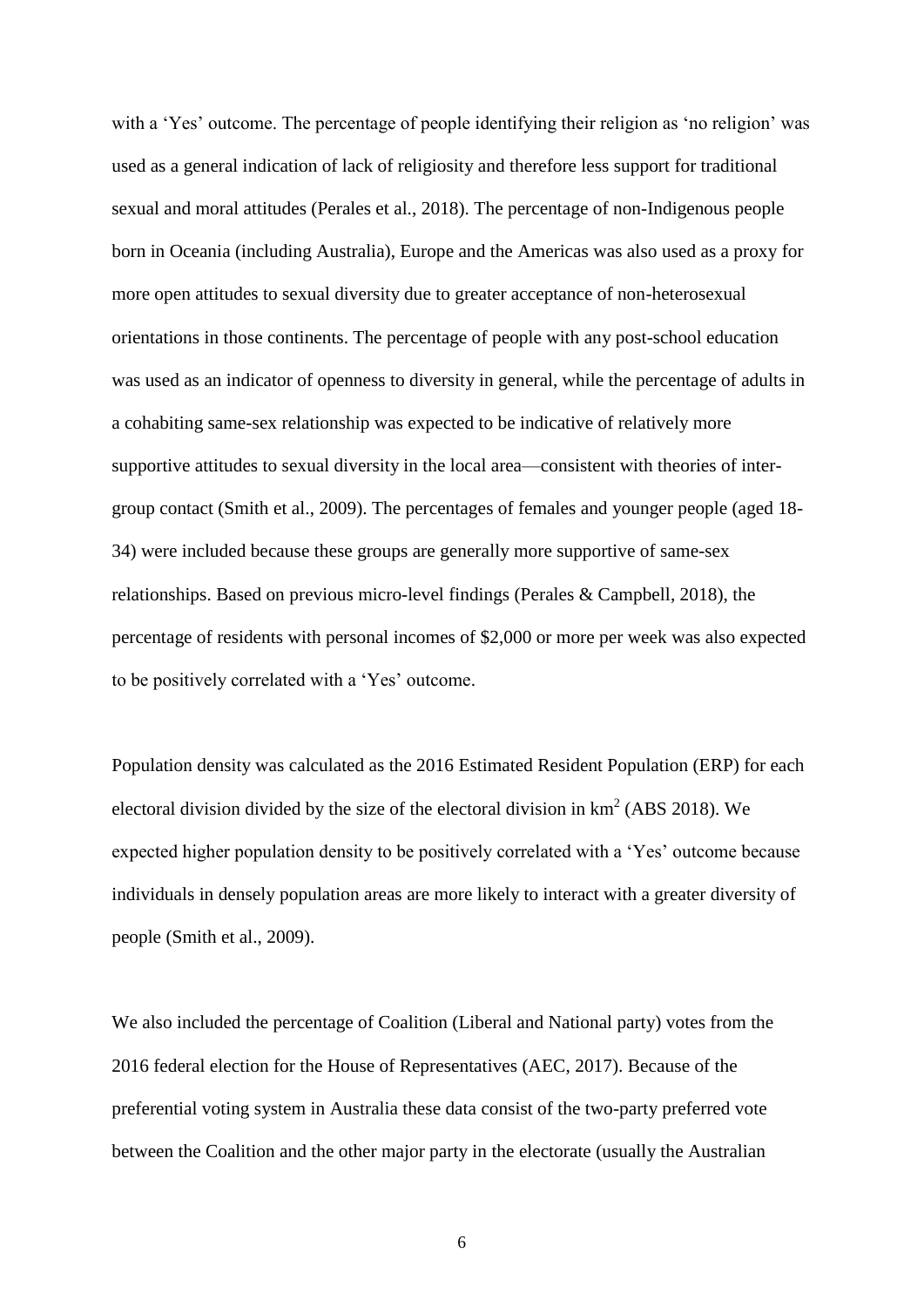Labor Party). The Liberal/National Coalition includes both major conservative parties in Australian politics. We therefore expected higher proportions of Coalition support to be negatively correlated with a 'Yes' vote.

#### **3.2. Methods**

To answer the first question 'What was the spatial distribution of the AMLPS outcome by electoral division?' we created choropleth maps of the percentage 'Yes' and 'No' votes. We then examined the bivariate relationships between the percentage 'Yes' vote and the 11 independent variables. The natural log was selected for three variables to obtain a more linear relationship with the 'Yes' percentage, these being: population density, percentage born in Oceania, Europe or the Americas, and percentage in same-sex relationships. To analyse the correlates of the percentage 'Yes' vote we initially fitted an Ordinary Least Squares linear regression model using all 11 independent variables (Model 1). A second model was then created using backwards step-wise regression to choose an optimised model without compromising model accuracy (Model 2). This relied on a 10-fold cross validation to estimate the average prediction error of the models (Kassambara, 2018). The function defined the best model as the one with the lowest Root Mean Squared Error (RMSE). Our syntax code is available as a supplementary file.

We subsequently applied GWR to determine whether there was any spatial variability in the influence of the independent variables on the percentage of 'Yes' responses. A GWR model allows the coefficients of the independent variables to vary spatially and provides the opportunity to test whether this improves our understanding of how the independent variables impact the dependent variable in both strength and direction over space (Fotheringham et al., 2000). Because of Australia's geography, adaptive bi-square spatial kernels were used. These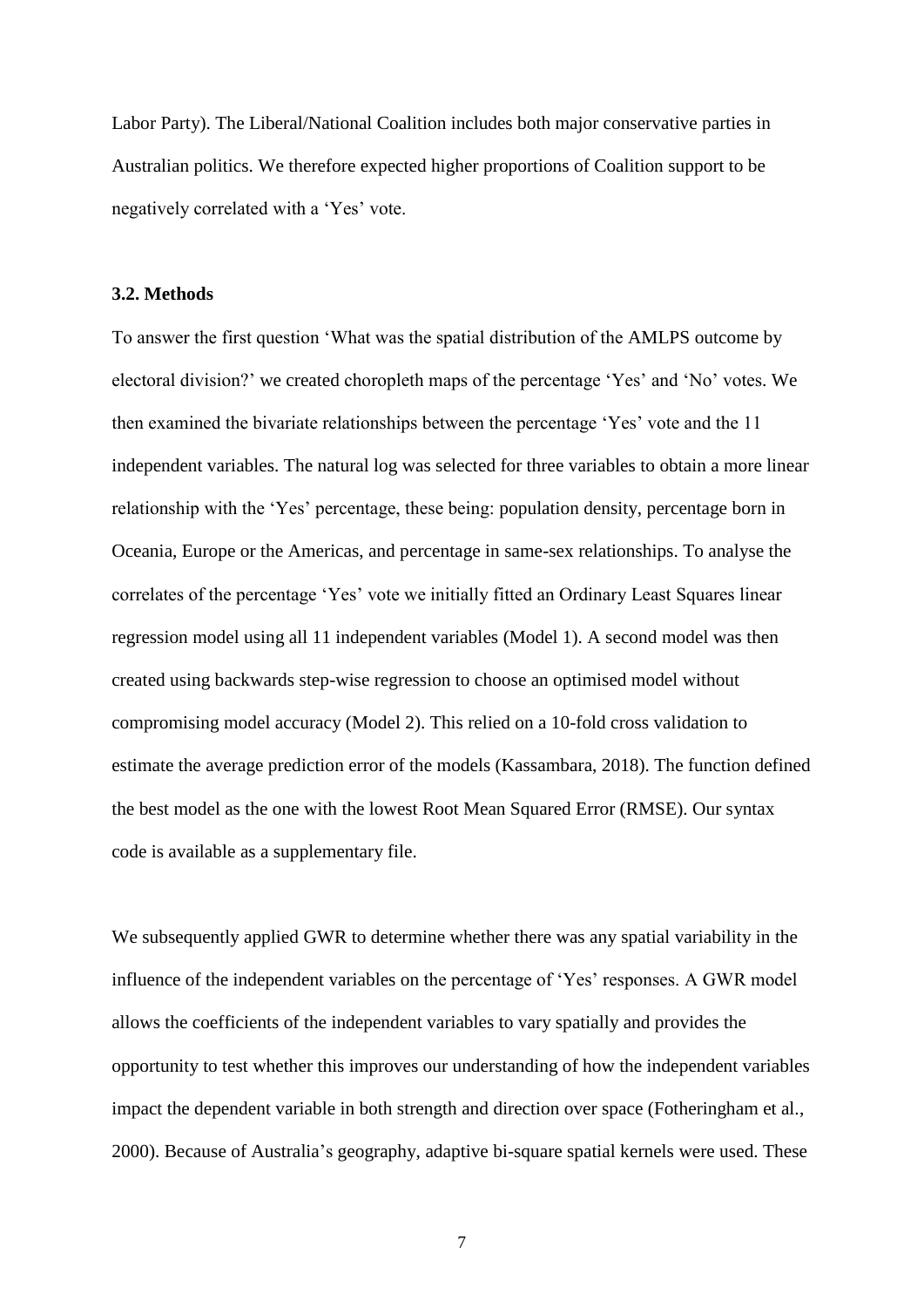accommodate both the variation in population size of electoral divisions and the fact that geographically larger and sparsely populated electorates are located next to one another, as are smaller and more densely populated electorates (Fotheringham et al., 2002). GWR can incorporate coefficients that vary geographically as well as global coefficients which do not. We set population density as global and allowed all others to vary locally. We then selected the best model on the basis of the Akaike Information Criterion (AIC).

#### **4. RESULTS**

#### **4.1. Geography of the vote**

Nationally 61.6% of Australians who participated in the AMLPS responded 'Yes' to the survey question, though there was considerable variation by electoral division, as shown in Figure 2. The percentage 'Yes' response ranged from a low of 26.1% in the western Sydney electorate of Blaxland to a high of 83.7% in the inner city electorates of Sydney and Melbourne. Although only 17 of the 150 electoral divisions had 'Yes' responses under 50%, electorates closer to State and Territory capital city centres were more strongly supportive of changing the law compared to rural and remote electorates. Examining the majority 'No' responding electoral divisions (Figure 3), there was an obvious clustering in western Sydney and rural Queensland (west and north-west). The other two 'No' electorates were in Melbourne, but geographically separated.

Figures 2 and 3 about here

#### **4.2. Bivariate relationships**

Figure 4 shows the relationship between the percentage 'Yes' vote and each of the 11 independent variables. The strongest positive linear relationships were for the percentages of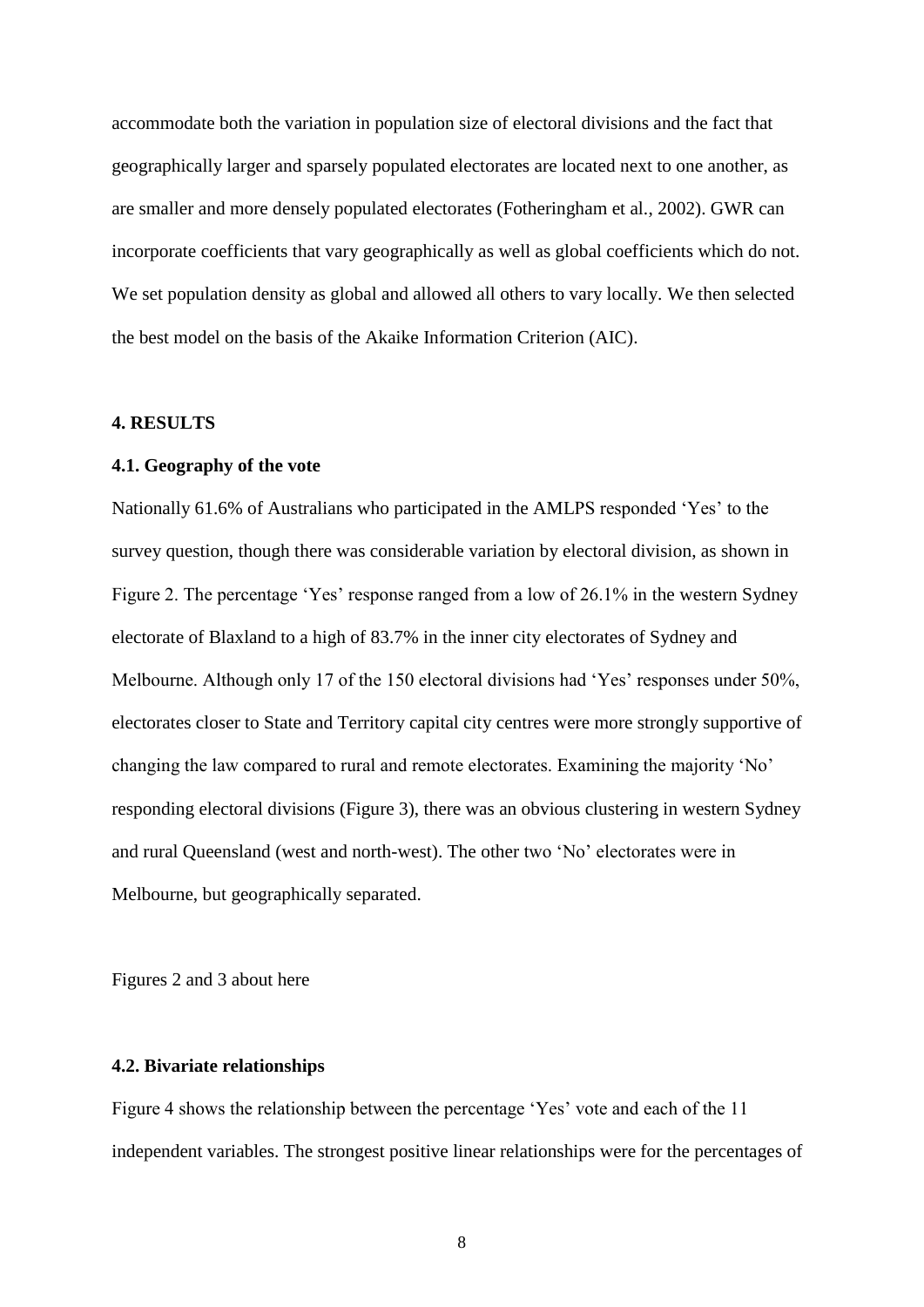people with no religion and post-school education. Positive relationships were also observed for the log of percentage of adults in same-sex relationships, the proportion of females, AMLPS participation and the participation of those aged 18-34, and the percentage of residents on high incomes. Weaker positive associations were evident for the log of percentage born in Oceania, Europe and the Americas, and the log of population density. No clear relationship was observed with the percentage of people voting for the Coalition in the 2016 federal election and the percentage of eligible voters aged 18-34.

Figure 4 about here

#### **4.3. Linear regression**

An ordinary least squares linear regression model was initially fitted to the data, with all independent variables included (Model 1). The results are provided in Table 2. Most relationships between the 'Yes' vote and the independent variables are in the expected direction, except for a slight negative relationship with the overall participation rate. Model 1 explains 92.3% of the geographic variation in the 'Yes' vote but includes a number of nonsignificant independent variables at  $p<0.05$  (log of percentage adults in same-sex relationships, percentage females, percentage younger people, participation rate).

Table 2 about here

After applying the backward step regression process, the optimised regression model (Model 2) explains 91.8% of the variation in the 'Yes' outcome with a small number of population characteristics of each electorate: no religion, post-school qualifications, being born in Oceania, Europe and the Americas, Liberal/National voting in the last federal election, and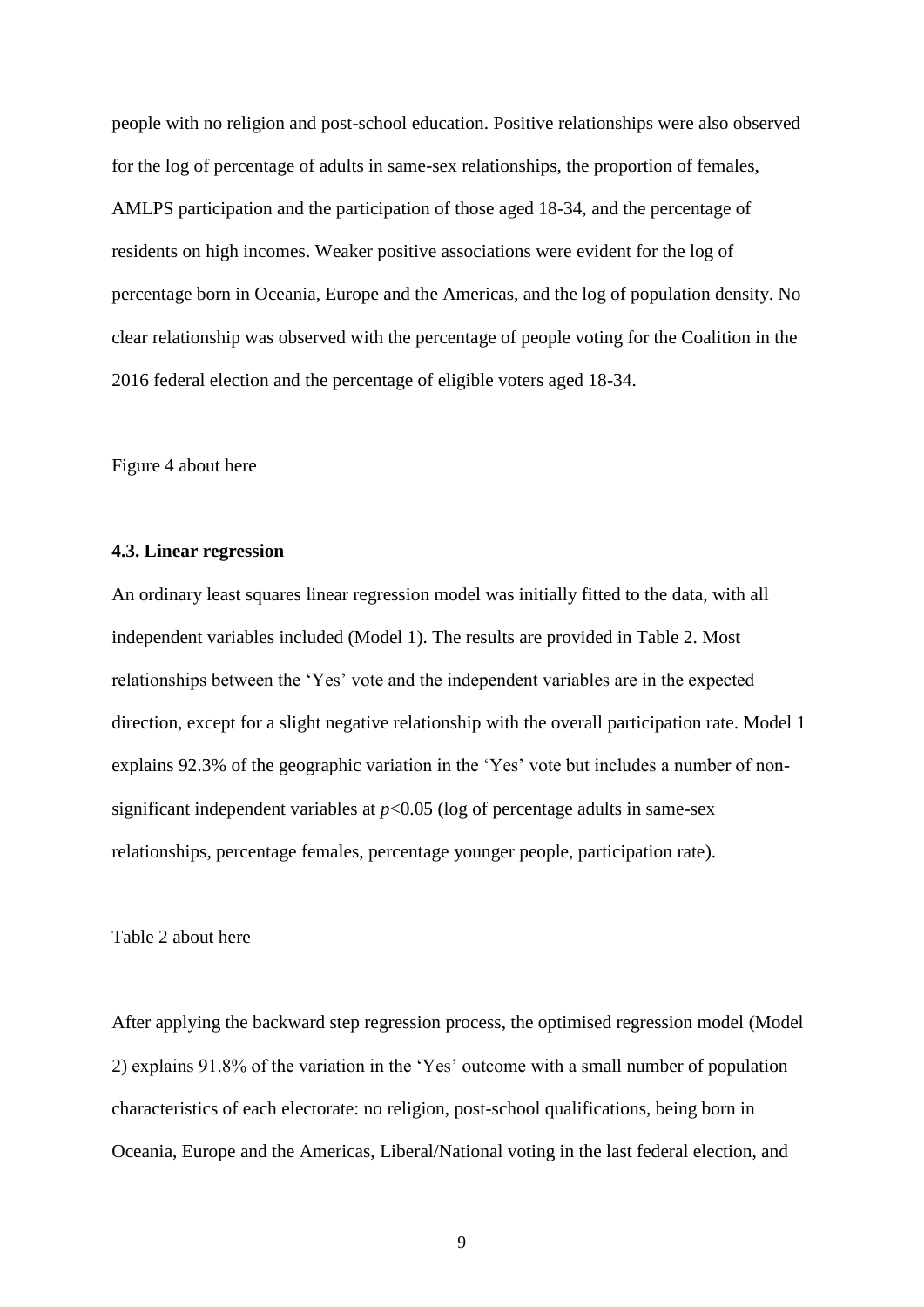the population density of the electorate. All predictors were statistically significant at *p*<0.001.

As hypothesised, all explanatory variables had a strong and positive correlation with the 'Yes' outcome except for the percentage of Liberal/National voting, which had the expected negative relationship (Table 2). Model 2 predicts that a 1 percentage point increase in the percentage of Coalition voting decreases the percentage of 'Yes' responses by 0.15 percentage points, while a 1 percentage point increase in the percentage of the population with no religion increases the percentage of 'Yes' responses by 0.5 percentage points. A 1 percentage point increase in the percentage of the population with any post school education increases the percentage of 'Yes' responses by 0.6 percentage points. Being born in countries in Oceania, Europe and the Americas had a slightly lower impact on the 'Yes' outcome in an electorate. The model predicts that a 1 percentage point increase in the percentage of people born in these countries increases the mean percentage of 'Yes' responses by 0.42 percentage points<sup>1</sup>. A 1 percentage point increase in population density only increases the percentage of 'Yes' responses by 0.006 percentage points.

#### **4.4. Geographically weighted regression**

**.** 

The previous results show that the simple linear regression model performs well. However, it is a global model and assumes that the relationship between the variables and the percentage 'Yes' outcome is the same across areas within the country. Mapping of the dichotomous overall 'Yes' and 'No' outcome by electoral division identified a strong clustering of 'No' electorates in western Sydney and the rural west and north west of Queensland, accounting

<sup>&</sup>lt;sup>1</sup> When interpreting the logged coefficient we used the Taylor expansion of the function  $f(x) = log(1 + x)$ around  $x_0 = 0$ , to give us  $log(1 + x) = x + O(x^2)$ . Therefore in our example we can say that for a 1% increase in the percentage of people born in Oceania, Europe and the Americas, the difference in the expected mean percentage 'Yes' responses will be  $\beta^3$  x  $log(1.01) = 42.52$  x 0.00995 = 0.423.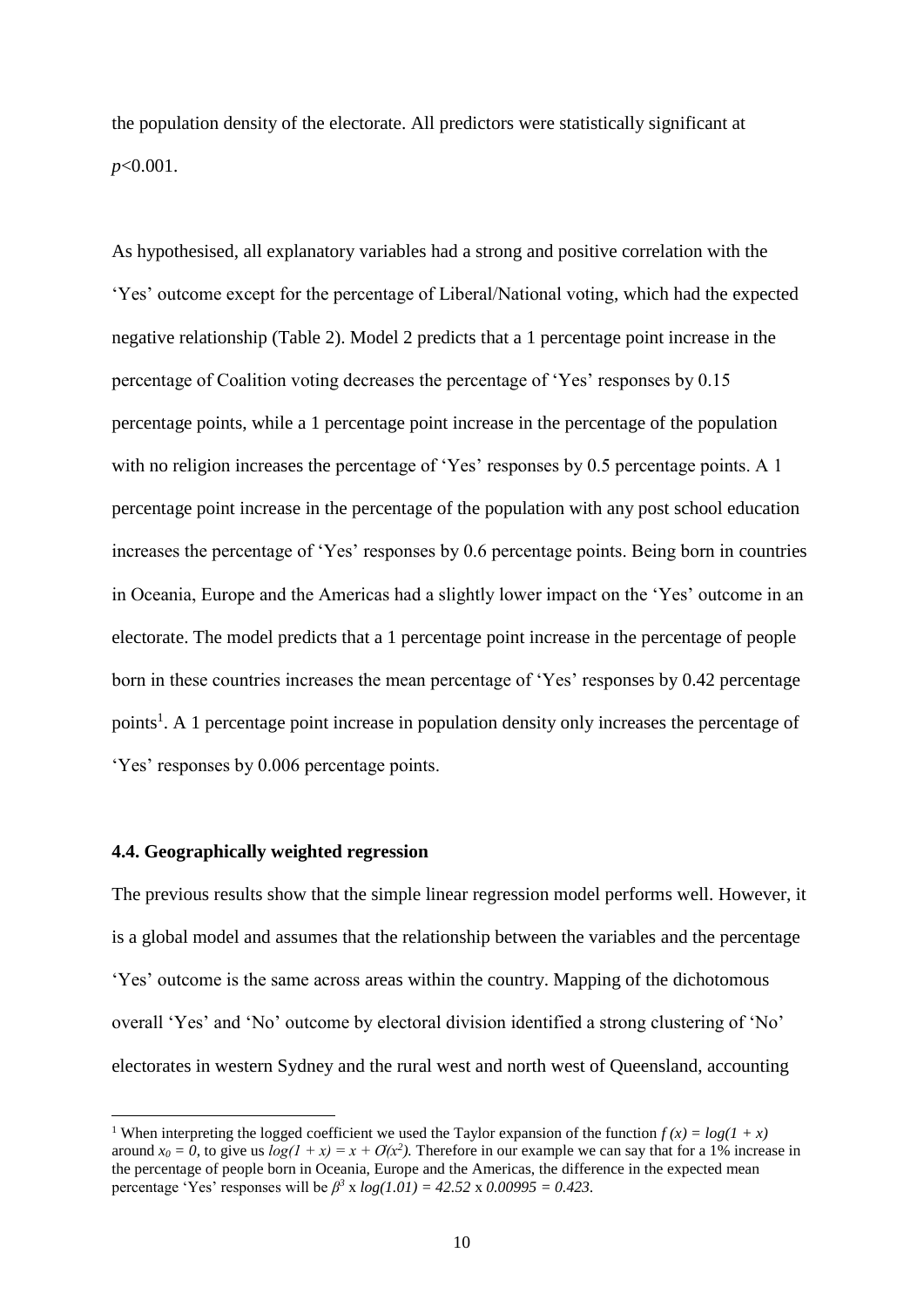for 15 of 17 majority 'No' electorates in Australia. We therefore applied geographic weighting to determine whether it would improve on the global model and/or offer additional insights.

Results from the geographically weighted regression (Model 3) are presented in Table 3. Geographical variability tests indicated that population density was the only variable that did not vary significantly in its relationship with the percentage 'Yes' outcome. All other independent variables gave improved results when they were allowed to vary across electoral divisions. Hence, we selected this form of model (see supplementary material for results of geographical variability tests). Table 3 reports the coefficient, standard error and *t*-statistic for population density (as the global variable) and the mean, median, lower and upper quartiles for the coefficients of the remaining variables that were allowed to vary spatially.

#### Table 3 about here

Model 3 shows a slight improvement over Model 2, with the overall adjusted  $\mathbb{R}^2$  increasing from 0.918 to 0.933 and the AIC declining from 754 to 728. Both measures indicate that GWR provides a better fit with the data, and increased accuracy. However, whether this improvement assists in understanding whether attitudes towards same-sex marriage vary geographically is debatable. The direction of the relationship between the locally varying independent variables is entirely consistent with the global model (Model 2), and the observed difference in the range of coefficient values is fairly small. The GWR local  $\mathbb{R}^2$ values ranged from a minimum of 0.90 (electoral division of Lingiari) to a maximum of 0.95 (electoral division of Indi).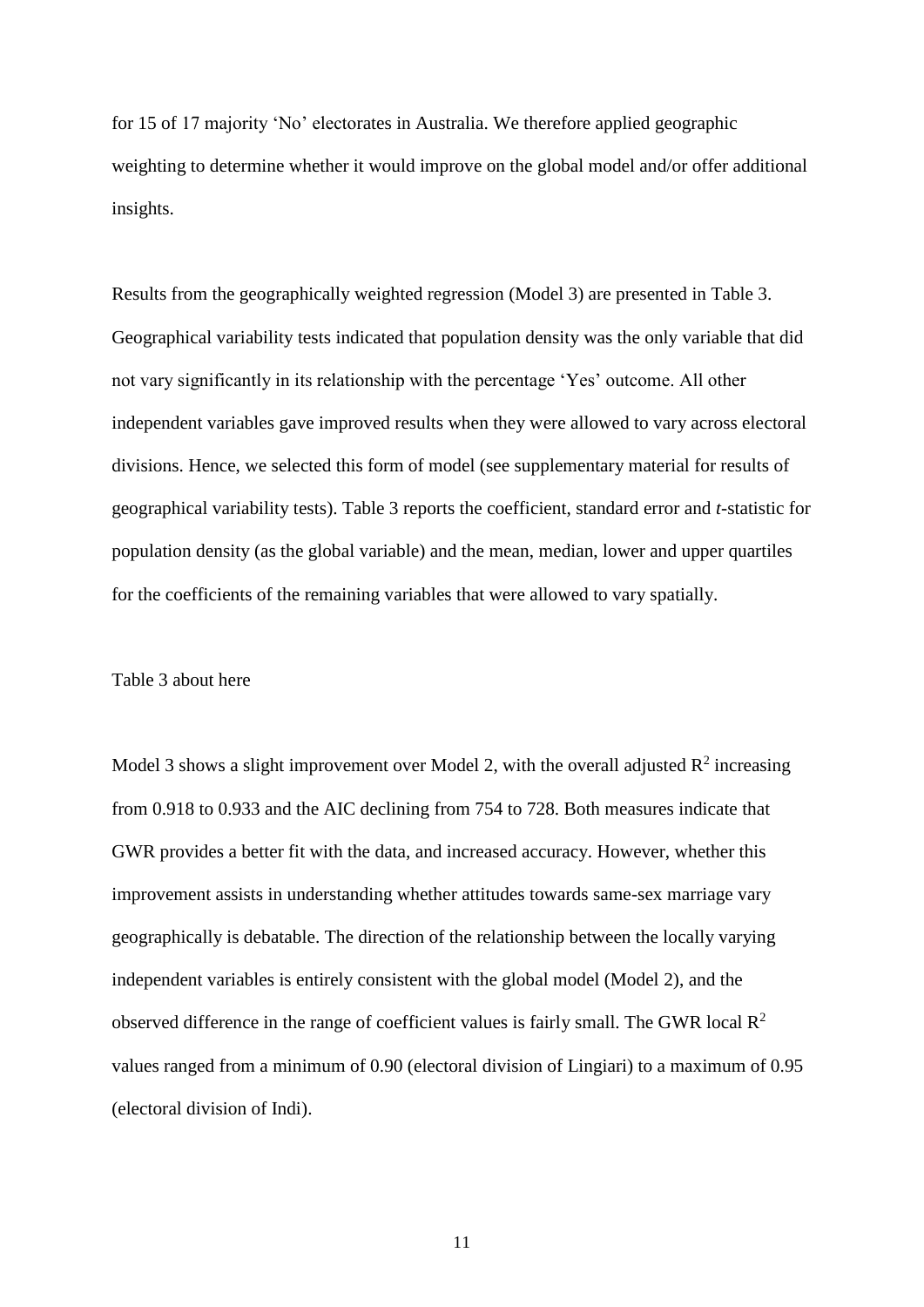#### **5. DISCUSSION AND CONCLUSION**

This study has leveraged internationally unique electoral-level data from an Australian national plebiscite on same-sex marriage legislation linked to electoral-level data from multiple other data sources. Using these data, we generated novel insights into the ecological associations between support for same-sex marriage and a range of important sociodemographic predictors. Taking a geographical perspective, we showed that the highest percentage of 'Yes' votes in the AMLPS were recorded in the larger cities of Australia, especially in the inner suburbs. At the same time many rural electorates—perhaps surprisingly given their conservative reputations—returned majority 'Yes' votes, albeit with smaller margins.

Our modelling revealed that the percentage of 'Yes' votes in each electoral division was positively associated with the percentage of the Australian citizen population aged 18 years and above with: no religion; post-school educational qualifications; a birthplace in Oceania, Europe or the Americas; and population density. It was negatively associated with the percentage of people who voted for the Liberal/National Coalition in the 2016 federal election. The linear regression model (Model 2) and the geographically-weighted model (Model 3) respectively explained 92% and 93% of the geographic variability in the 'Yes' vote. These are better fits than we had expected. Part of the explanation may lie in the relatively coarse geography of just 150 electoral divisions; part of it may also be due to strong associations of certain population characteristics with attitudes and therefore with the way people voted in the AMLPS. Similarly high  $R^2$  values have been obtained in other ecological studies (e.g., Matti and Zhou, 2017).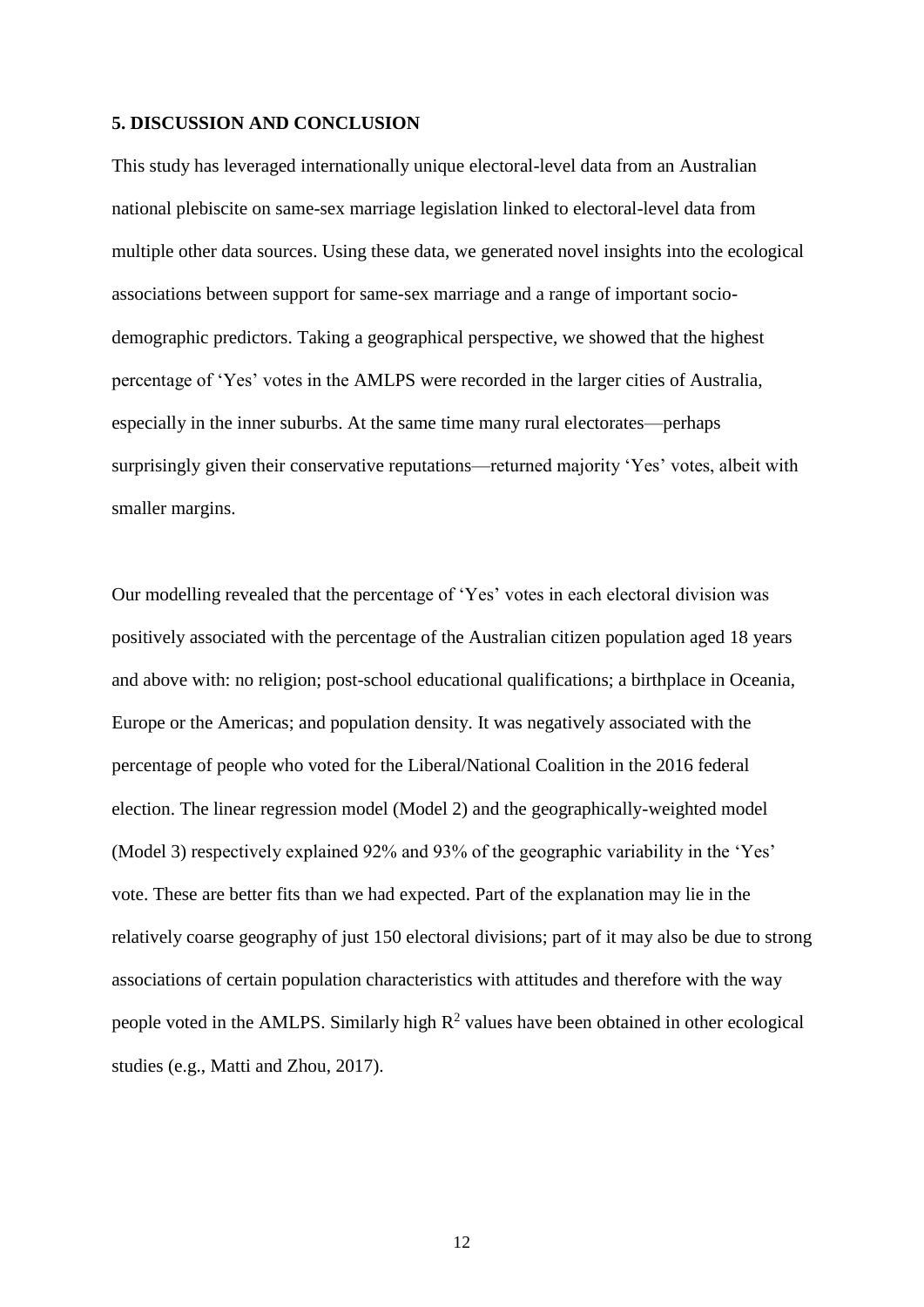Although the micro-level literature suggests other population characteristics are associated with attitudes to same-sex relationships, six out of the 11 electorate-level independent variables were not significantly influential and were excluded from the final models. The range for some of these variables did not vary much across electoral divisions, which may explain their modest explanatory power. This applied to the percentages of females, younger people, same-sex couples and people with high incomes, and the participation rates.

To illustrate the relative importance of the different predictors in explaining the percentage of 'yes' votes, we undertook some further calculations. First, we re-estimated our optimised model (Model 2) excluding one predictor at a time. The loss in predictive power, measured by the adjusted  $\mathbb{R}^2$ , was greatest when the birthplace variable was removed (0.131), followed by the education (0.075) and religion (0.060) variables (see Table 4). We also calculated standardized beta coefficients from Model 2 (see Table 5). This rescaling shows the effect on the outcome associated with a one standard deviation increase in each predictor, allowing predictors to be compared on the same scale. This generated the same ranking: standardized betas were largest for the birthplace (5.633), education (4.663) and religion (3.605) variables.

#### Tables 4 and 5 about here

While our study is not designed to predict individual-level behaviour, the comparative importance of aggregate-level measures of birthplace, education and religiosity is highly consistent with findings from earlier micro-level studies. The high predictive power of our birthplace variable is consistent with cross-national comparisons that situate countries in Oceania, Europe or the Americas in the upper end of the spectrum concerning public support for same-sex relationships (Valfort, 2017). They also align with individual-level Australian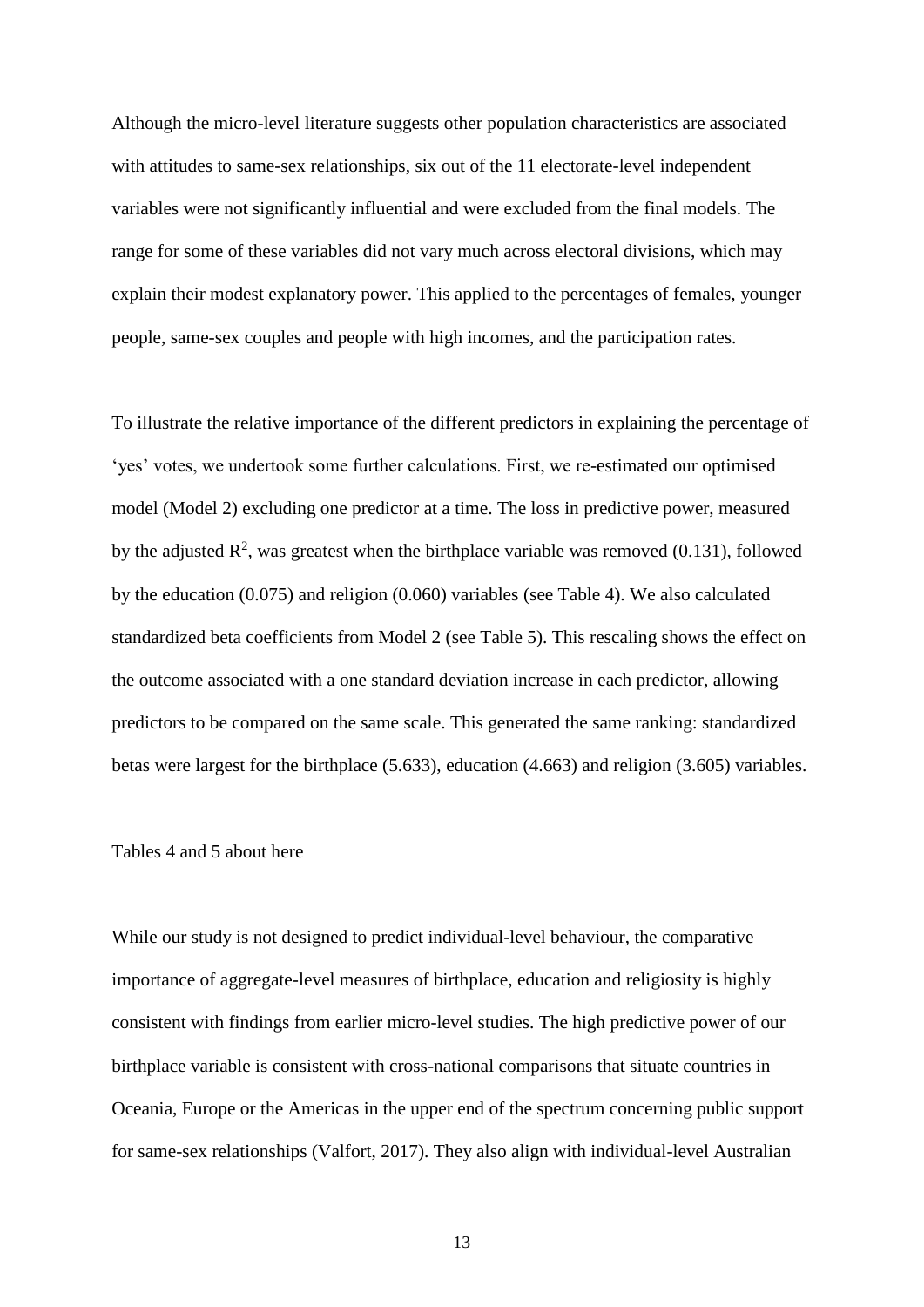studies comparing migrants by place of birth. For instance, Perales & Campbell (2018) reported that ~70% of migrants from English-speaking backgrounds supported equal rights, compared to just ~50% migrants from non-English-speaking backgrounds.

The results for our education variable also resemble those obtained in individual-level studies, indicating higher support of same-sex relations with higher educational levels (see e.g., Baunach, 2012; Perales & Campbell, 2018). The mechanisms connecting increased educational attainment to the development of more progressive attitudes towards equal rights include exposure to humanistic ideals, liberal values and a meritocratic system of achievement (Ohlander, Batalova & Treas, 2005).

Finally, previous international scholarship has also reported marked attitudinal divisions by religiosity (Baunach, 2012; Bramlett, 2012; Sherkat et al., 2011). Individuals who identify with a religion are generally less supportive of same-sex marriage than those who do not identify, which likely stems from the fact that religious teachings often assign negative connotations to same-sex relations (Perales et al., 2018). Similar results were obtained for Australia by Perales and Campbell (2018), who reported that 77.4% of people who did not identify with a religion support equal rights, compared to just 47% of people with no religion.

Our results may nevertheless have declining validity over time, as attitudes to same-sex relationships in Australia have shifted rapidly in recent years (Baunach, 2012; Wilkins, 2017) and because legislative reform can promote further attitudinal change (Flores & Barclay, 2016). Hence, attitudes towards same-sex marriage may become more favourable in the future due to changes in the population characteristics. Particularly, the proportions of Australians with post-school qualifications (ABS, 2017d) and reporting no religion (ABS,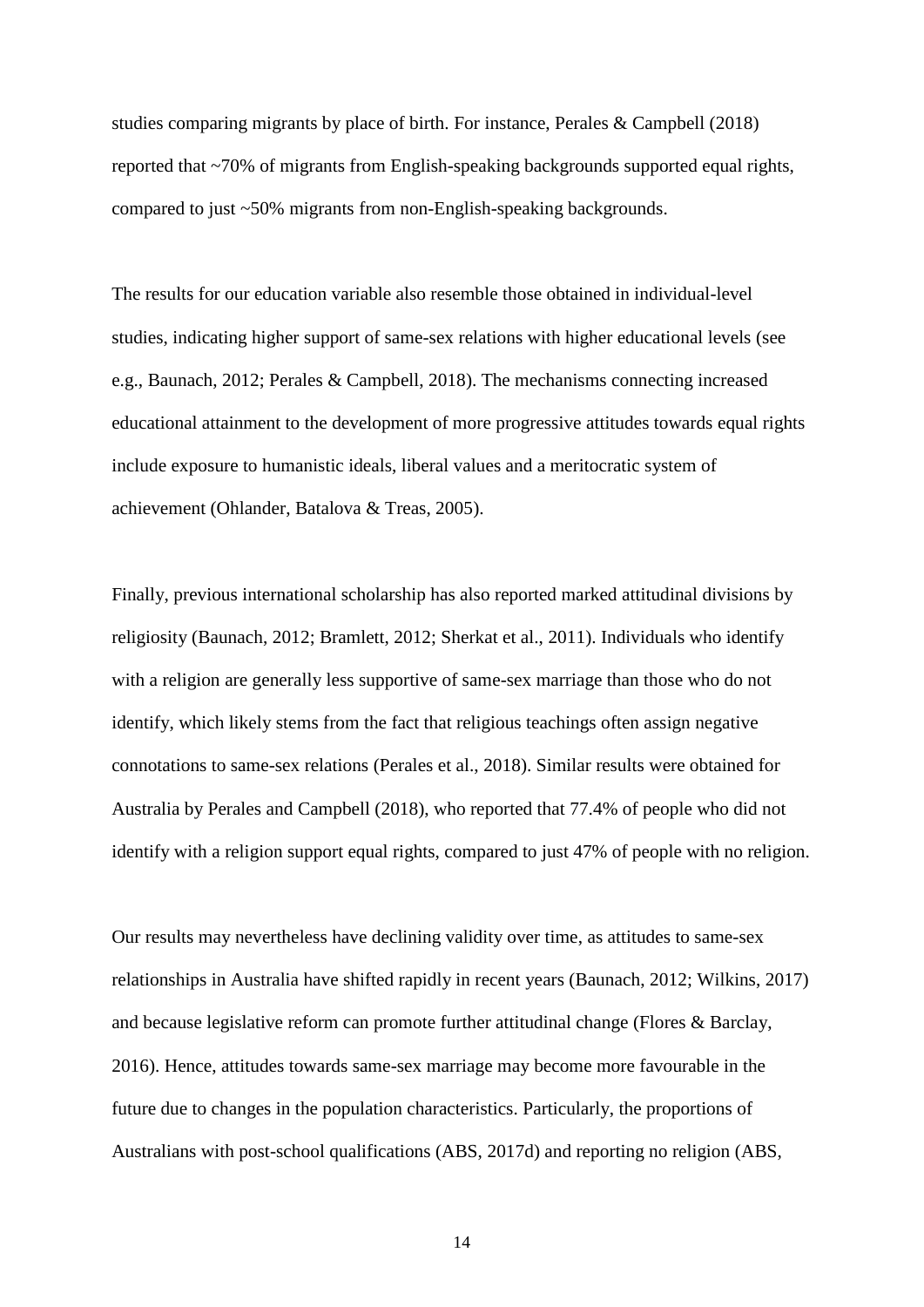2017e) is rising, and Australia's biggest cities are experiencing fast growth. On the other hand, Australia's immigrant intake is attracting new arrivals from countries in which identifying with a religion is normative, and this may exert influence in the opposite direction (Perales et al., 2018). And geography matters. At the regional and local scale the percentage of the population taking a positive view of same-sex relationships is likely to vary considerably in the future, as it did at the time of the AMLPS, and will be associated to a considerable extent with the geography of population composition.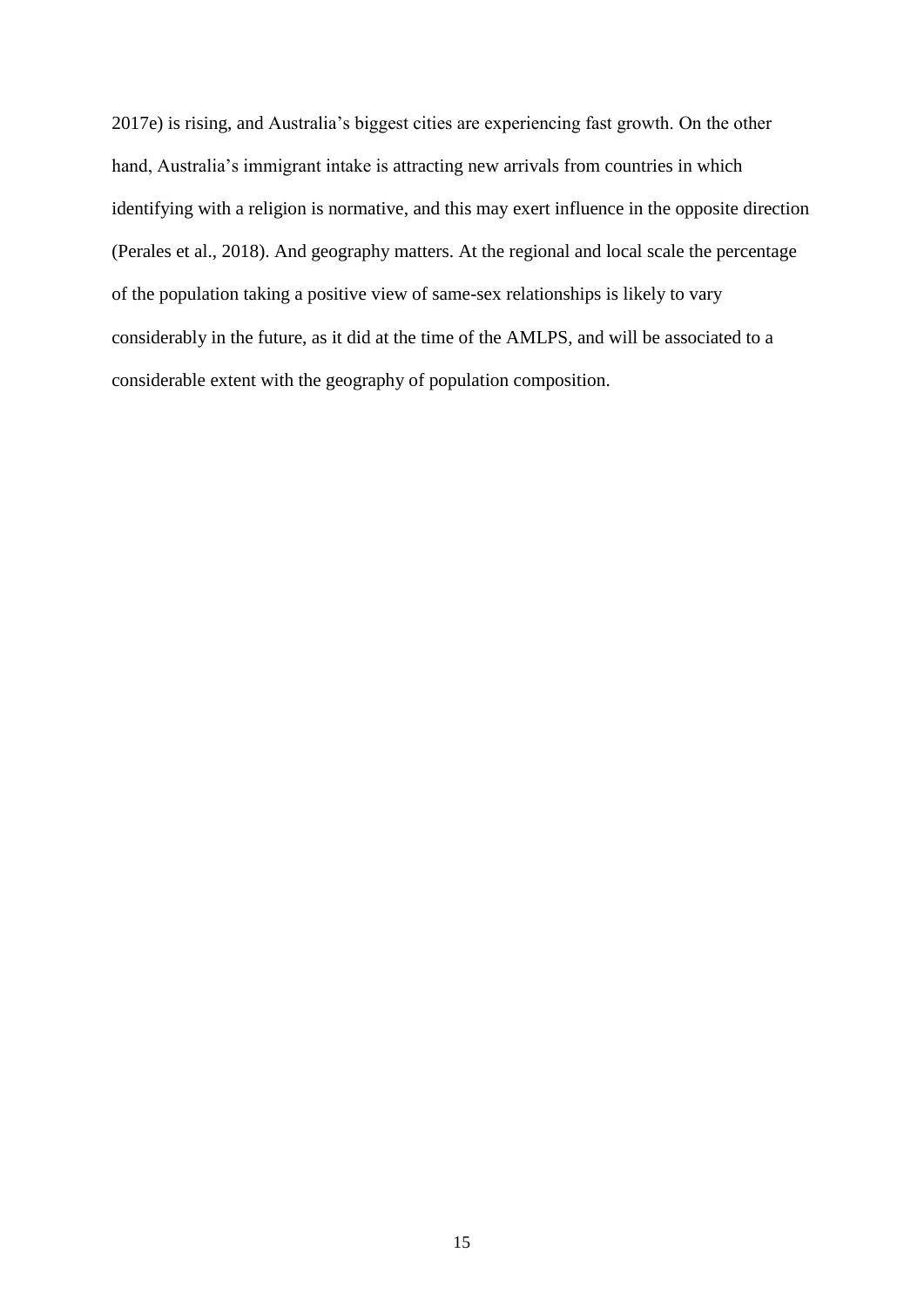#### **References**

ABS (2017a). *Report on the conduct of the Australian Marriage Law Postal Survey 2017*. Catalogue Number 1800.0. Canberra: ABS.

http://www.abs.gov.au/AUSSTATS/abs@.nsf/DetailsPage/1800.02017?OpenDocumen t (accessed 6 August 2018).

- ABS (2017b). *Australian Marriage Law Postal Survey*. Catalogue Number 1800.0. Canberra: ABS. http://stat.data.abs.gov.au/Index.aspx?DataSetCode=AMLPS\_RESP\_2017 (accessed 6 August 2018).
- ABS (2017c). *Census of Population and Housing, 2016, TableBuilder*. Findings based on use of TableBuilder data. Canberra: ABS.

https://auth.censusdata.abs.gov.au/webapi/jsf/tableView/tableView.xhtml# (accessed 6 August 2018).

ABS (2017d). *Census of Population and Housing: Reflecting Australia - Stories from the Census, 2016: Educational qualifications in Australia*. http://www.abs.gov.au/ausstats/abs@.nsf/Lookup/by%20Subject/2071.0~2016~Main% 20Features~Educational%20Qualifications%20Data%20Summary%20~65 (accessed

29 Oct 2018).

ABS (2017e). *Census of Population and Housing: Reflecting Australia - Stories from the Census, 2016: Religion in Australia*.

http://www.abs.gov.au/ausstats/abs@.nsf/Lookup/by%20Subject/2071.0~2016~Main% 20Features~Religion%20Article~80 (accessed 29 Oct 2018).

ABS (2018). *Regional Population Growth, Australia, 2016-17*. Catalogue Number 3218.0. Canberra: ABS.

http://www.abs.gov.au/AUSSTATS/abs@.nsf/DetailsPage/3218.02016-

17?OpenDocument (accessed 8 August 2018).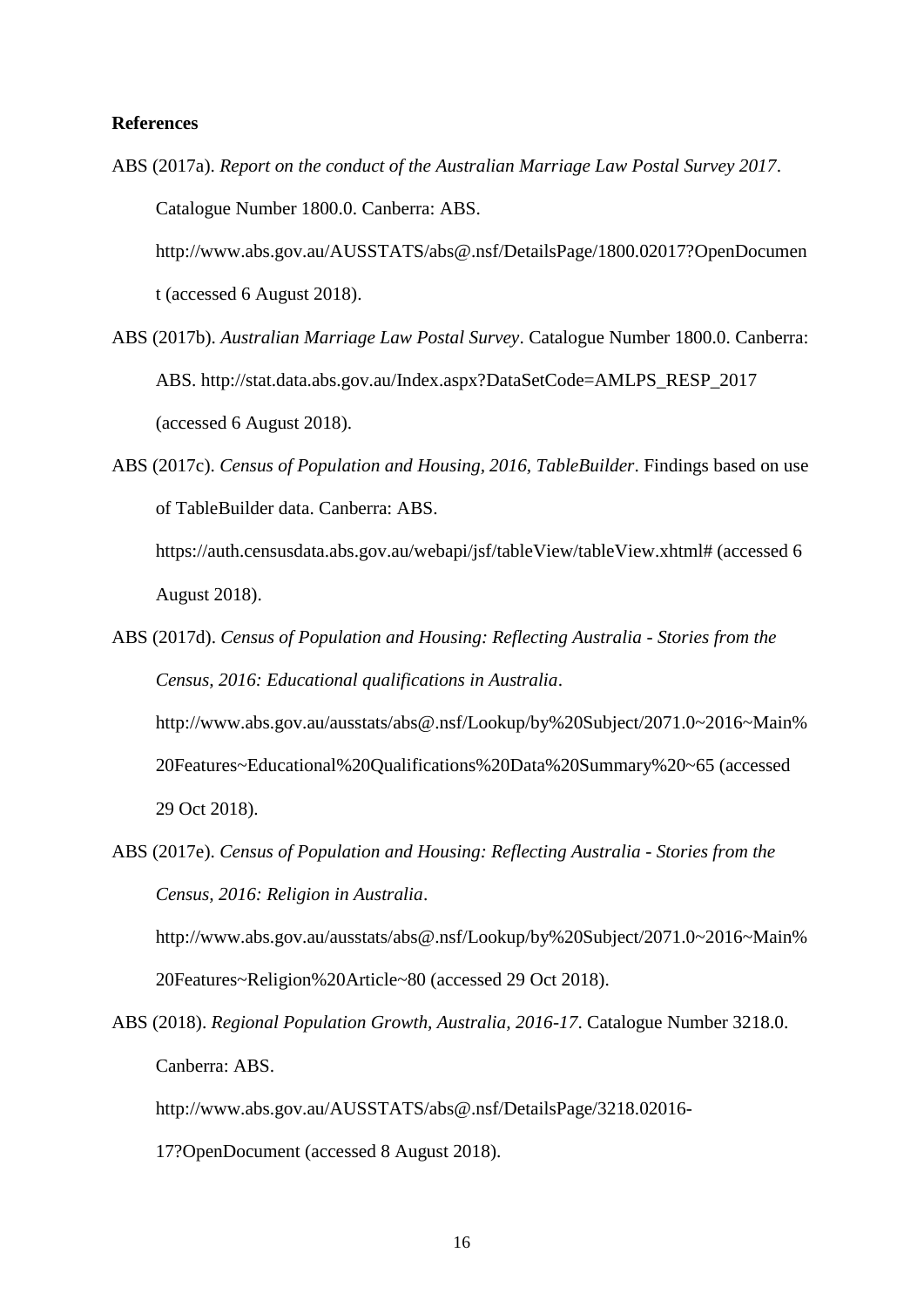AEC (2017). *2016 Federal Election House of Representatives Two Party Preferred by Division* https://results.aec.gov.au/20499/Website/Downloads/HouseTppByDivisionDownload-

20499.txt (accessed 8 August 2018).

- Anderson, J., Georgantis, C., & Kapelles, T. (2017). Predicting support for marriage equality in Australia. *Australian Journal of Psychology, 69*(4), 256-262. doi:10.1111/ajpy.12164
- Armenia, A., & Troia, B. (2017). Evolving Opinions: Evidence on Marriage Equality Attitudes from Panel Data. *Social Science Quarterly, 98*(1), 185-195. doi:10.1111/ssqu.12312
- Bramlett, B.H. (2012). The Cross-Pressures of Religion and Contact with Gays and Lesbians, and Their Impact on Same-Sex Marriage Opinion. *Politics & Policy, 40*(1), 13-42.
- Baunach, D. M. (2012). Changing same-sex marriage attitudes in America from 1988 through 2010. *Public Opinion Quarterly, 76*(2), 364-378. doi:10.1093/poq/nfs022
- Chamie, J., & Mirkin, B. (2011). Same-sex marriage: a new social phenomenon. *Population and Development Review, 37*(3), 529-551.
- Flores, A. R., & Barclay, S. (2016). Backlash, consensus, legitimacy, or polarization: the effect of same-sex marriage policy on mass attitudes. *Political Research Quarterly, 69*(1), 43-56. doi:10.1177/1065912915621175
- Fotheringham, A. S., Brunsdon, C., & Charlton, M. (2000). *Quantitative Geography: Perspectives on Spatial Data Analysis*. London: SAGE.
- Fotheringham, A. S., Brunsdon, C., & Charlton, M. (2002). *Geographically Weighted Regression: The Analysis of Spatially Varying Relationships*. Chichester: Wiley.
- Kassambara, A. (2018). *Stepwise Regression Essentials in R. Statistical tools for high throughput data analysis*. http://www.sthda.com/english/articles/37-model-selectionessentials-in-r/154-stepwise-regression-essentials-in-r/ (accessed 13 August 2018).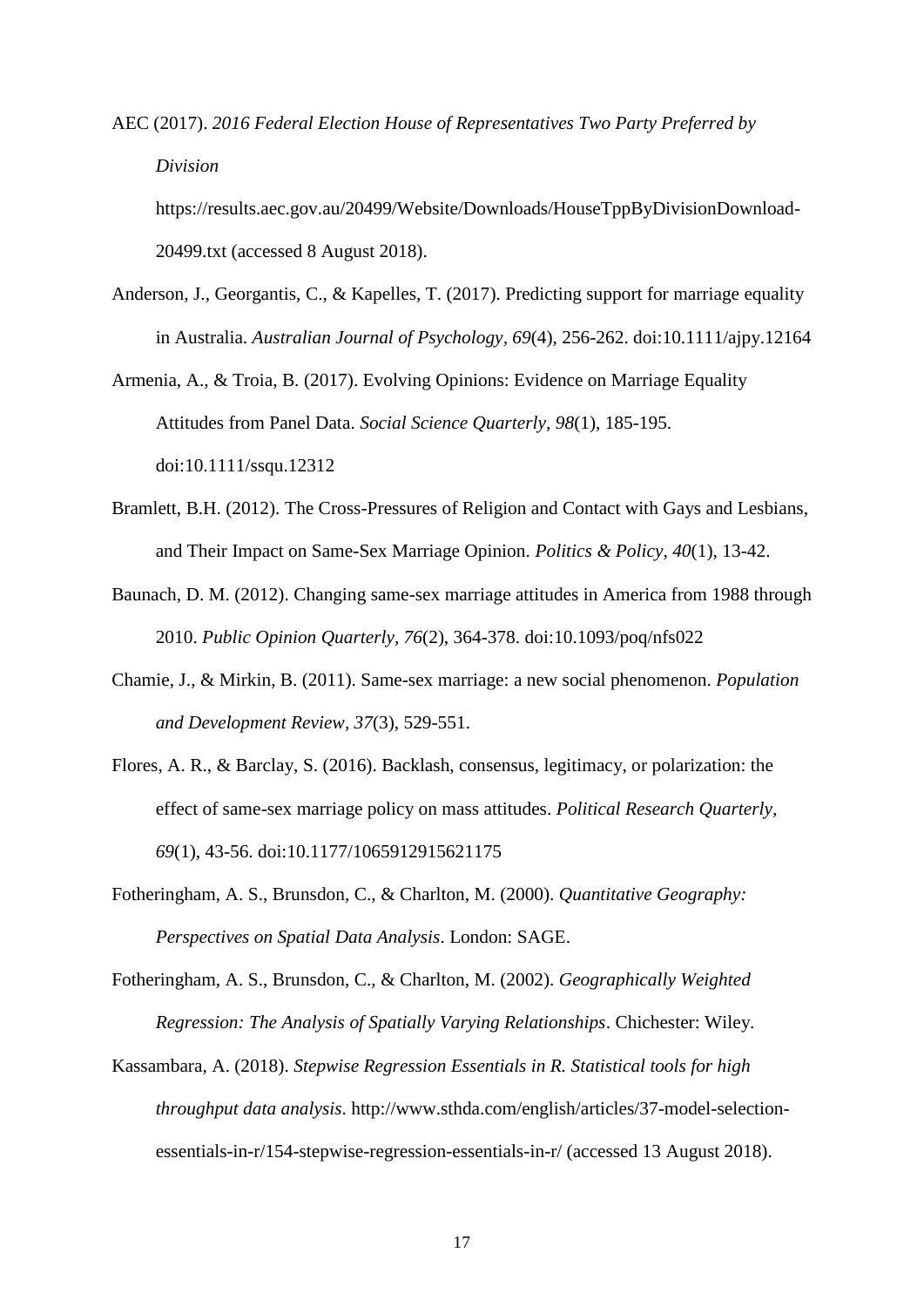- Lesthaeghe, R. & Neidert, L. (2009). U.S. Presidential Elections and the Spatial Pattern of the American Demographic Transition. *Population and Development Review, 35*(2), 391- 400.
- Matti, J., & Zhou, Y. (2017). The political economy of Brexit: explaining the vote. *Applied Economics Letters, 24*(16), 1131-1134. doi:10.1080/13504851.2016.1259738

McAllister, I., & Snagovsky, F. (2018). Explaining voting in the 2017 Australian same-sex marriage plebiscite. *Australian Journal of Political Science, 53*(4), 409-427. doi:10.1080/10361146.2018.1504877

- Pennay, D., Bongiorno, F., & Myers, P. (2018). *The Life in Australia Historic Events Survey*. Canberra: Social Research Centre, Australian National University. Retrieved from http://cdn.srcentre.com.au/le2017/documents/SRC\_HES\_Topline\_Report.pdf
- Perales, F., & Campbell, A. (2018). Who supports equal rights for same-sex couples? *Family Matters, 100*, 28-41. Retrieved from https://aifs.gov.au/publications/familymatters/issue-100/who-supports-equal-rights-same-sex-couples
- Perales, F., Bouma, G., & Campbell, A. (2018). Religion, support of equal rights for samesex couples and the Australian National Vote on Marriage Equality. *Sociology of Religion*. doi:10.1093/socrel/sry018
- Ohlander, J., Batalova, J., & Treas, J. (2005). Explaining educational influences on attitudes toward homosexual relations. *Social Science Research, 34*(4), 781-799.
- Oppenheimer, D. B., Oliveira, A., & Blumenthal, A. (2014). Religiosity and Same-Sex Marriage in the United States and Europe. *Berkeley Journal of International Law, 32*(1), 195-238. doi:10.15779/Z38S93
- Rentfrow, P.J. (2010). Statewide Differences in Personality: Toward a Psychological Geography of the United States. *American Psychologist 65*(6), 548-558. doi 10/1037/a0018194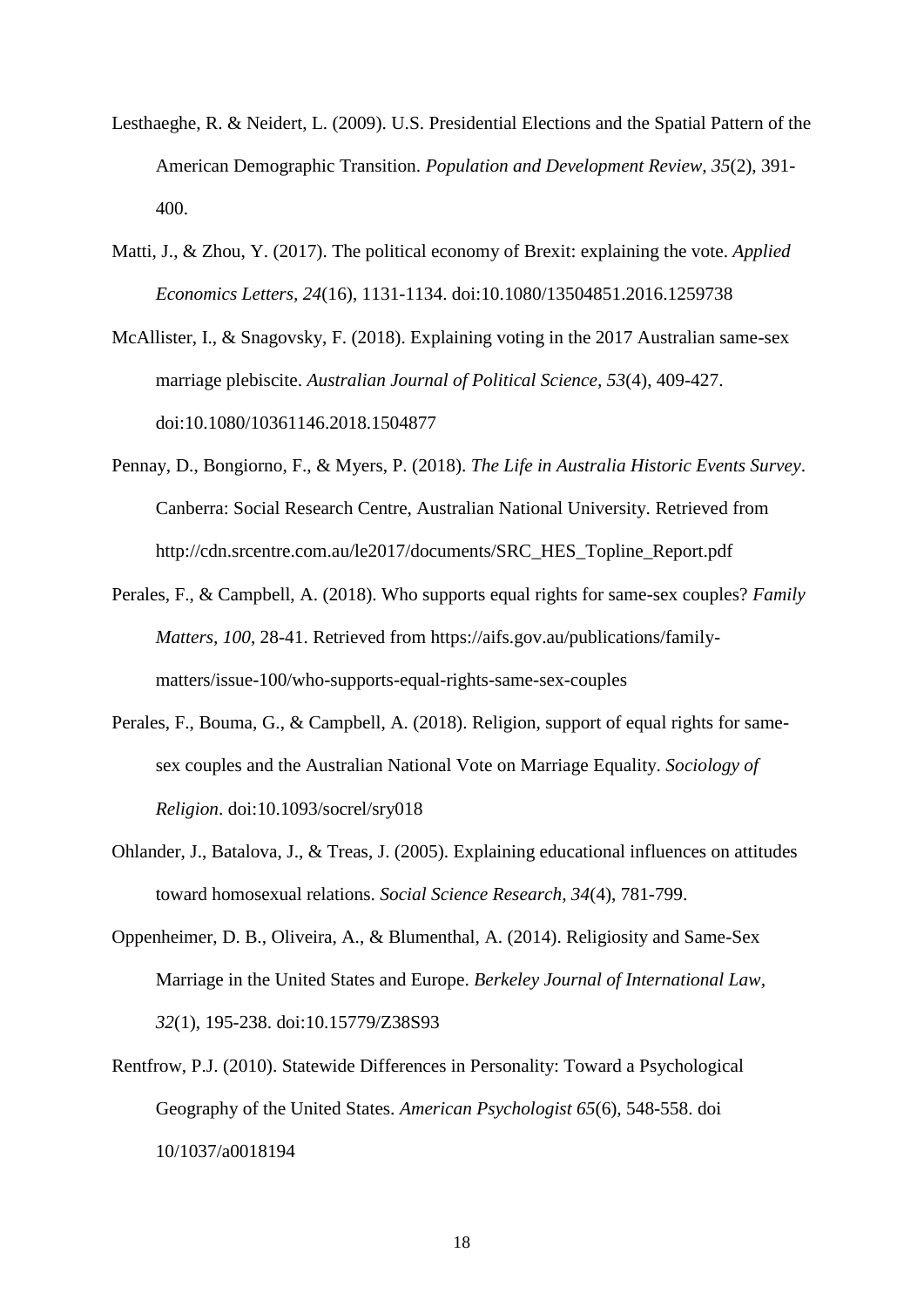- Sherkat, D.E., Powell-Williams, M., K., Maddox, G. & Mattias de Vries, K. (2011). Religion, Politics and Support for Same-Sex Marriage in the United States, 1988-2008. *Social Science Research, 40*(1), 167-180.
- Sloane, J., & Robillard, L. (2018). Factors Affecting Heterosexual Attitudes to Same-Sex Marriage in Australia. *Sexuality Research and Social Policy, 15*(3), 290-301. doi:10.1007/s13178-017-0276-y
- Smith, S. J., Axelton, A. M., & Saucier D. A. (2009). The effects of contact on sexual prejudice: a meta-analysis. *Sex Roles, 61*(3-4), 178-191. doi:10.1007/s11199-009-9627-3
- Smith, J. F. N. (2016). Same-Sex Marriage Attitudes During the Transition to Early Adulthood: A Panel Study of Young Australians, 2008 to 2013. *Journal of Family Issues, 37*(15), 2163-2188. doi:10.1177/0192513X14560644
- Valfort, M. (2017). LBTI in OECD Countries: A Review. *OECD Social, Employment and Migration Working Papers*, No. 198, OECD Publishing, Paris. doi:10.1787/d5d49711
- Webb, S. N., & Chonody, J. (2014). Heterosexual Attitudes Toward Same-Sex Marriage: The Influence of Attitudes Toward Same-Sex Parenting. *Journal of GLBT Family Studies, 10*(4), 404-421. doi:10.1080/1550428X.2013.832644
- Wilkins, R. (2017). Attitudes to marriage, parenting and work. In *The Annual Statistical Report of the HILDA Survey (12): Selected Findings from Waves 1 to 15*. Melbourne Institute Applied Economic & Social Research, 98-109.
- Wilson, T., & Shalley, F. (2018). Estimates of Australia's non-heterosexual population. *Australian Population Studies, 2*(1), 26-38. Retrieved from http://www.australianpopulationstudies.org/index.php/aps/article/view/23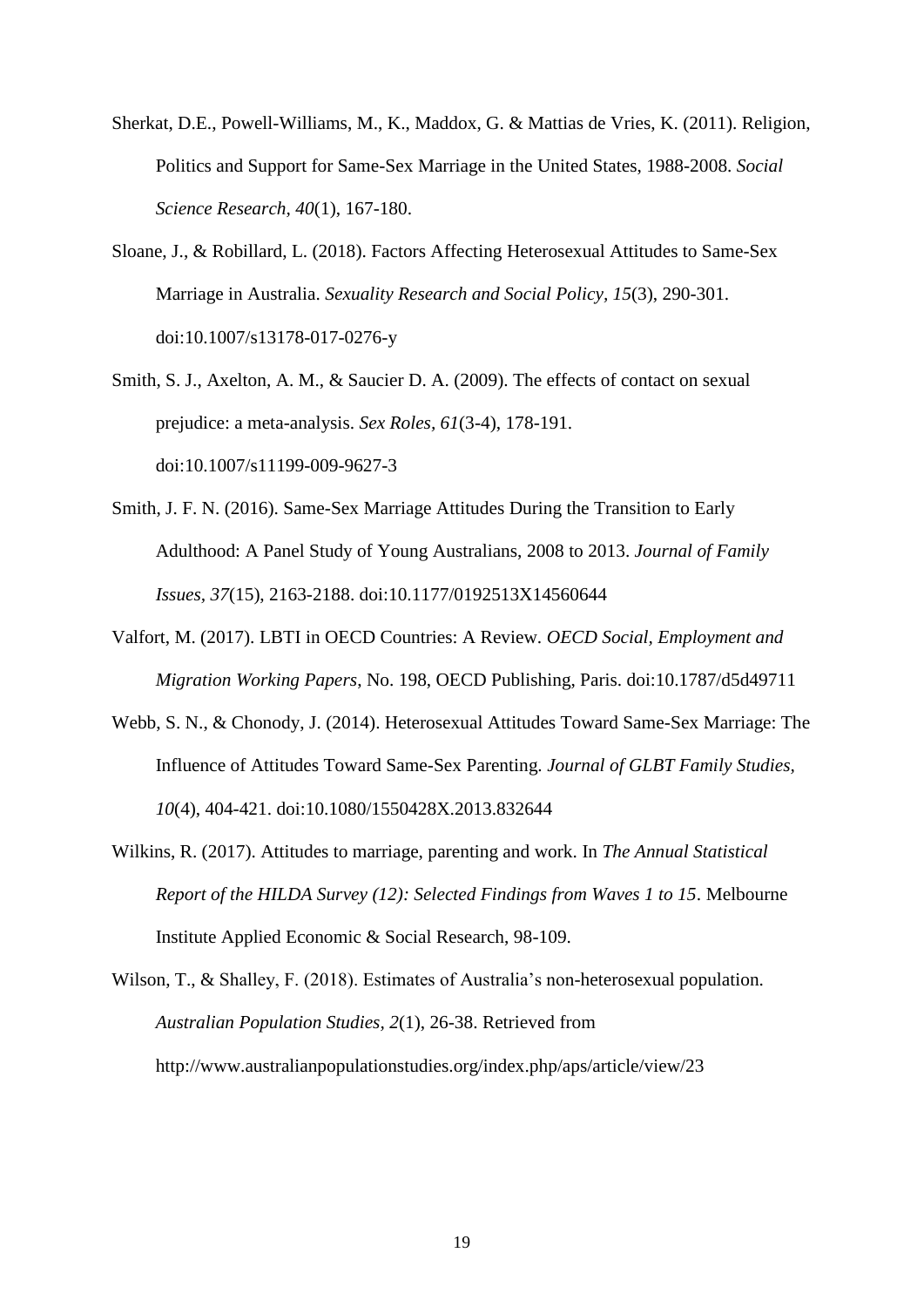| Variable                       | Mean   | Median | deviation |        | Standard Minimum Maximum |
|--------------------------------|--------|--------|-----------|--------|--------------------------|
| Dependent variable             |        |        |           |        |                          |
| % 'Yes' votes                  | 61.2   | 61.8   | 10.2      | 26.1   | 83.7                     |
| (YES)                          |        |        |           |        |                          |
| Independent variables          |        |        |           |        |                          |
| % overall survey participation | 79.4   | 80.0   | 4.3       | 50.1   | 86.0                     |
| (PARTIC)                       |        |        |           |        |                          |
| % participation of younger     | 72.6   | 72.5   | 6.2       | 43.2   | 84.3                     |
| people $(18-34)$               |        |        |           |        |                          |
| (YOUNG_PARTIC)                 |        |        |           |        |                          |
| % females                      | 51.5   | 51.5   | 1.0       | 46.1   | 53.2                     |
| (PER_FEM)                      |        |        |           |        |                          |
| % younger people (18–34)       | 27.5   | 27.2   | 4.6       | 17.1   | 44.6                     |
| (PER_YOUNG)                    |        |        |           |        |                          |
| % with post school             | 53.7   | 52.7   | 7.7       | 36.8   | 72.7                     |
| qualifications                 |        |        |           |        |                          |
| (POSTSCHED)                    |        |        |           |        |                          |
| % with high personal income    | 9.8    | 7.9    | 5.9       | 3.3    | 30.9                     |
| $(\$2000+per$ week)            |        |        |           |        |                          |
| (PER_HIGHINC)                  |        |        |           |        |                          |
| % with birthplace in Oceania,  | 4.5    | 4.5    | 0.1       | 4.0    | 4.6                      |
| Europe & the Americas          |        |        |           |        |                          |
| (logged) (LN_BIRTH)            |        |        |           |        |                          |
| % with no religion             | 29.7   | 30.0   | 7.3       | 11.2   | 50.5                     |
| (NO_REL)                       |        |        |           |        |                          |
| % people in same-sex           | $-0.9$ | $-1.0$ | 0.6       | $-2.1$ | 1.6                      |
| relationships (logged)         |        |        |           |        |                          |
| (LN_SAME)                      |        |        |           |        |                          |
| % voting Liberal/National      | 50.3   | 51.1   | 11.3      | 27.6   | 74.9                     |
| Party                          |        |        |           |        |                          |
| (PER_LNP)                      |        |        |           |        |                          |
| Population density (logged)    | 5.2    | 6.1    | 2.8       | $-2.4$ | 8.5                      |
| (LN DENSITY)                   |        |        |           |        |                          |

**Table 1**: Descriptive statistics of the variables by federal electoral division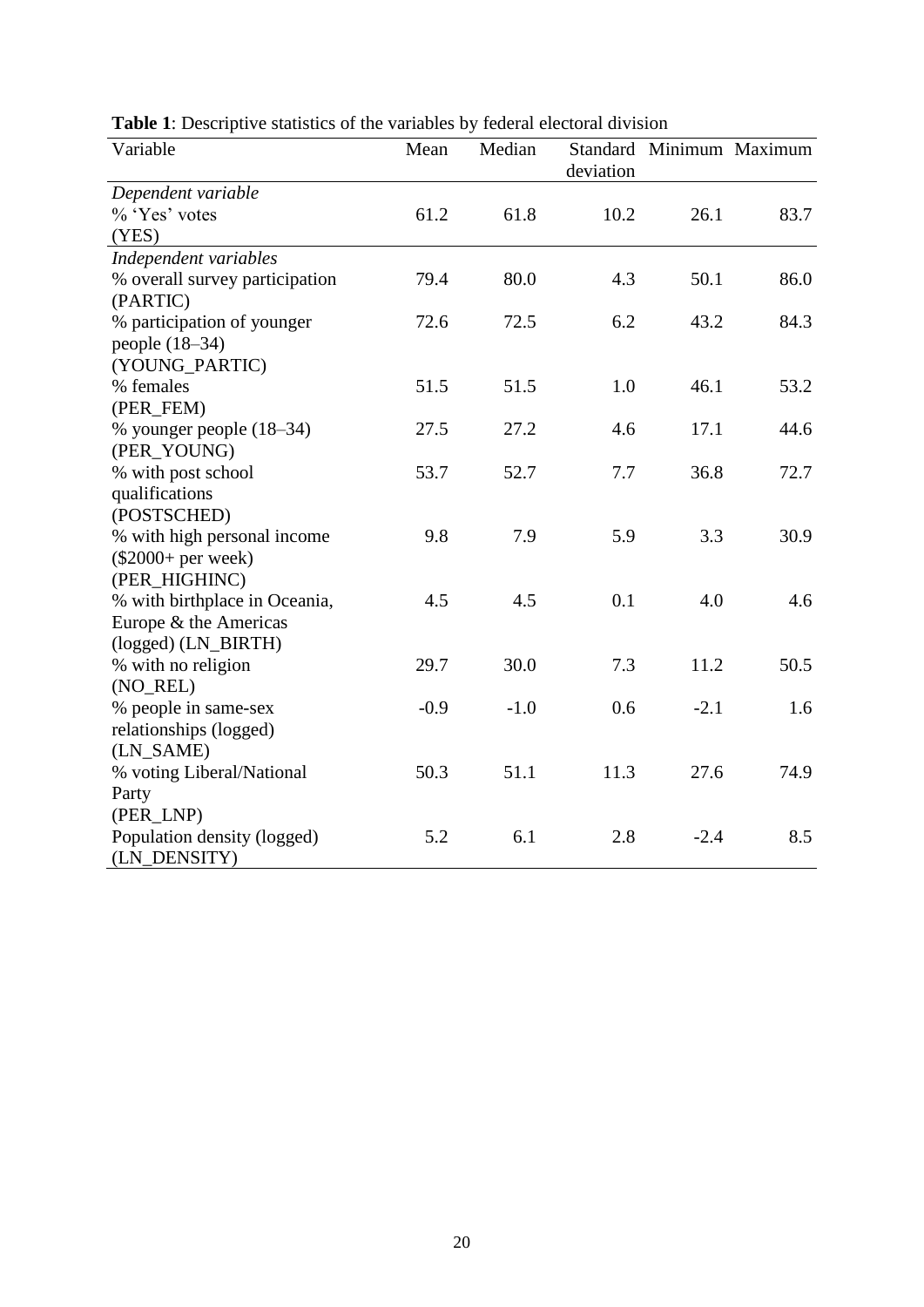|                       |         | Model 1           |                  |         | Model 2           |                  |
|-----------------------|---------|-------------------|------------------|---------|-------------------|------------------|
|                       | Coeff.  | Standa            | $\boldsymbol{p}$ | Coeff.  | Standar           | $\boldsymbol{p}$ |
|                       |         | rd                |                  |         | d                 |                  |
|                       |         | error             |                  |         | error             |                  |
| % No religion         | 0.50    | 0.05              | < 0.001          | 0.50    | 0.05              | < 0.001          |
| (NO_REL)              |         |                   |                  |         |                   |                  |
| % Post-school         | 0.38    | 0.10              | < 0.001          | 0.61    | 0.05              | < 0.001          |
| education             |         |                   |                  |         |                   |                  |
| (POSTSCHED)           |         |                   |                  |         |                   |                  |
| % Birthplace Oceania, | 43.70   | 3.48              | < 0.001          | 42.52   | 2.78              | < 0.001          |
| Europe & Americas     |         |                   |                  |         |                   |                  |
| (logged) (LN_BIRTH)   |         |                   |                  |         |                   |                  |
| % people in same-sex  | 0.62    | 0.75              | 0.408            |         |                   |                  |
| relationships         |         |                   |                  |         |                   |                  |
| (logged) (LN_SAME)    |         |                   |                  |         |                   |                  |
| Population density of | 0.53    | 0.19              | 0.006            | 0.60    | 0.15              | < 0.001          |
| electorate            |         |                   |                  |         |                   |                  |
| (logged)              |         |                   |                  |         |                   |                  |
| (LN_DENSITY)          |         |                   |                  |         |                   |                  |
| % Liberal/National    | $-0.12$ | 0.03              | < 0.001          | $-0.15$ | 0.03              | < 0.001          |
| voting                |         |                   |                  |         |                   |                  |
| (PER_LNP)             |         |                   |                  |         |                   |                  |
| % Females             | 0.46    | 0.35              | 0.197            |         |                   |                  |
| (PER_FEM)             |         |                   |                  |         |                   |                  |
| % Younger people      | 0.10    | 0.09              | 0.249            |         |                   |                  |
| (PER_YOUNG)           |         |                   |                  |         |                   |                  |
| % High personal       | 0.19    | 0.09              | 0.042            |         |                   |                  |
| income                |         |                   |                  |         |                   |                  |
| (PER_HIGHINC)         |         |                   |                  |         |                   |                  |
| % Participation       | $-0.17$ | 0.16              | 0.292            |         |                   |                  |
| (PARTIC)              |         |                   |                  |         |                   |                  |
| % Participation       | 0.19    | 0.11              | 0.093            |         |                   |                  |
| younger people        |         |                   |                  |         |                   |                  |
| (YOUNG_PARTIC)        |         |                   |                  |         |                   |                  |
| n                     | 150     |                   |                  |         |                   |                  |
| Adjusted $R^2$        | 0.923   |                   |                  | 0.918   |                   |                  |
| F(11, 138)            |         | 162.2 $(p<0.001)$ | F(5,144)         |         | 336.1 $(p<0.001)$ |                  |
| <b>AIC</b>            | 751.6   |                   |                  | 753.9   |                   |                  |

### **Table 2:** Linear regression results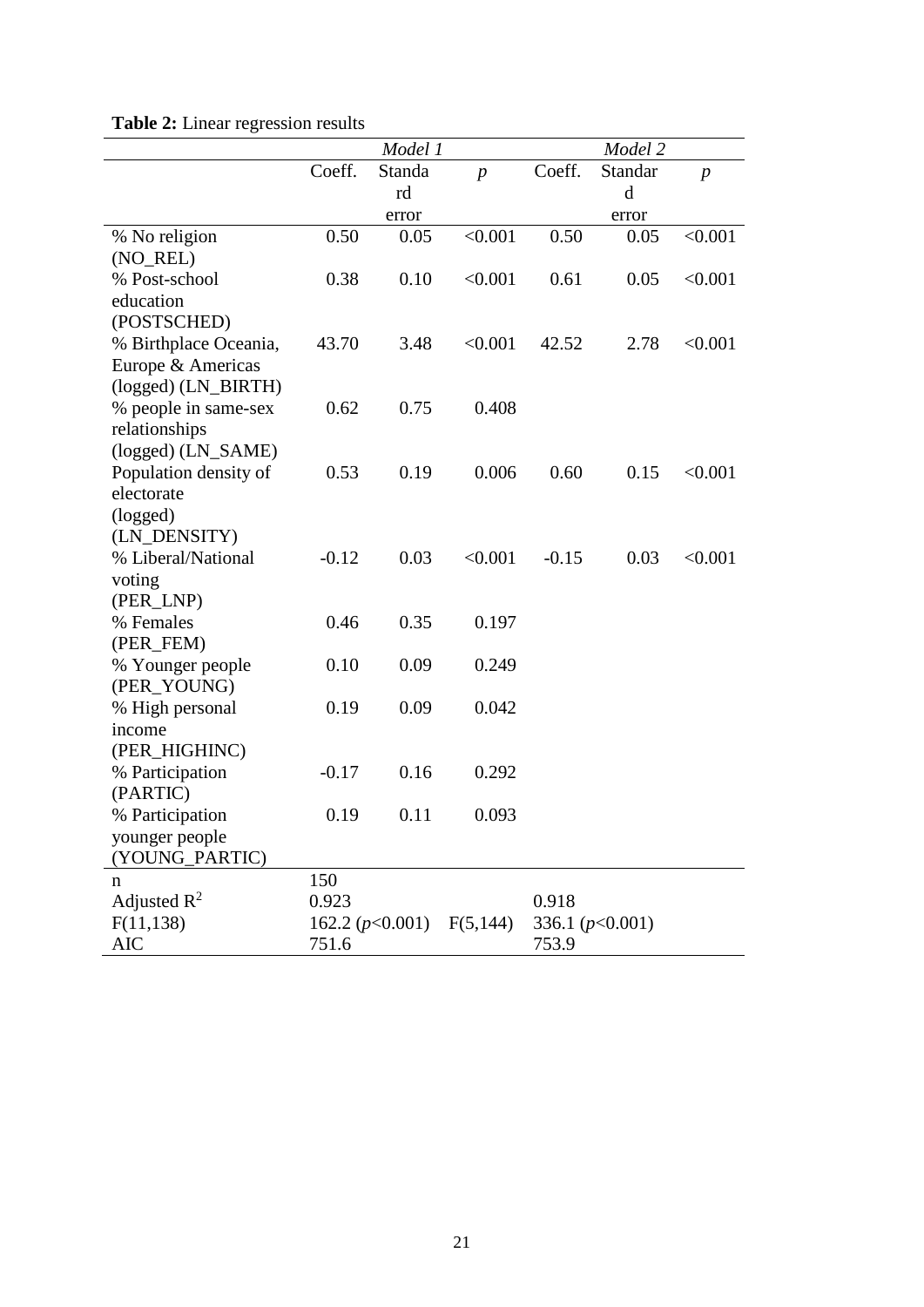|                                         | Model 3     |          |          |                  |
|-----------------------------------------|-------------|----------|----------|------------------|
|                                         | Coefficient | Standard |          | $\boldsymbol{p}$ |
|                                         |             | error    |          |                  |
| Global variable                         |             |          |          |                  |
| Population density of electorate        | 0.60        |          | 0.15     | < 0.001          |
| (logged) (LN_DENSITY)                   |             |          |          |                  |
|                                         | Coefficient |          |          |                  |
| Local variables                         |             |          |          |                  |
|                                         | Mean        | Median   | Lower    | Upper            |
|                                         |             |          | quartile | quartile         |
| % No religion                           | 0.51        | 0.52     | 0.39     | 0.63             |
| (NO_REL)                                |             |          |          |                  |
| % Post-school education                 | 0.58        | 0.62     | 0.45     | 0.69             |
| (POSTSCHED)                             |             |          |          |                  |
| % Birthplace Oceania, Europe & Americas | 40.83       | 43.18    | 39.68    | 43.93            |
| (logged) (LN_BIRTH)                     |             |          |          |                  |
| % Liberal/National voting               | $-0.14$     | $-0.13$  | $-0.14$  | $-0.12$          |
| (LNP)                                   |             |          |          |                  |
| n                                       | 150         |          |          |                  |
| Adjusted $R^2$                          | 0.933       |          |          |                  |
| AIC                                     | 728.3       |          |          |                  |

## **Table 3**: Geographically Weighted Regression results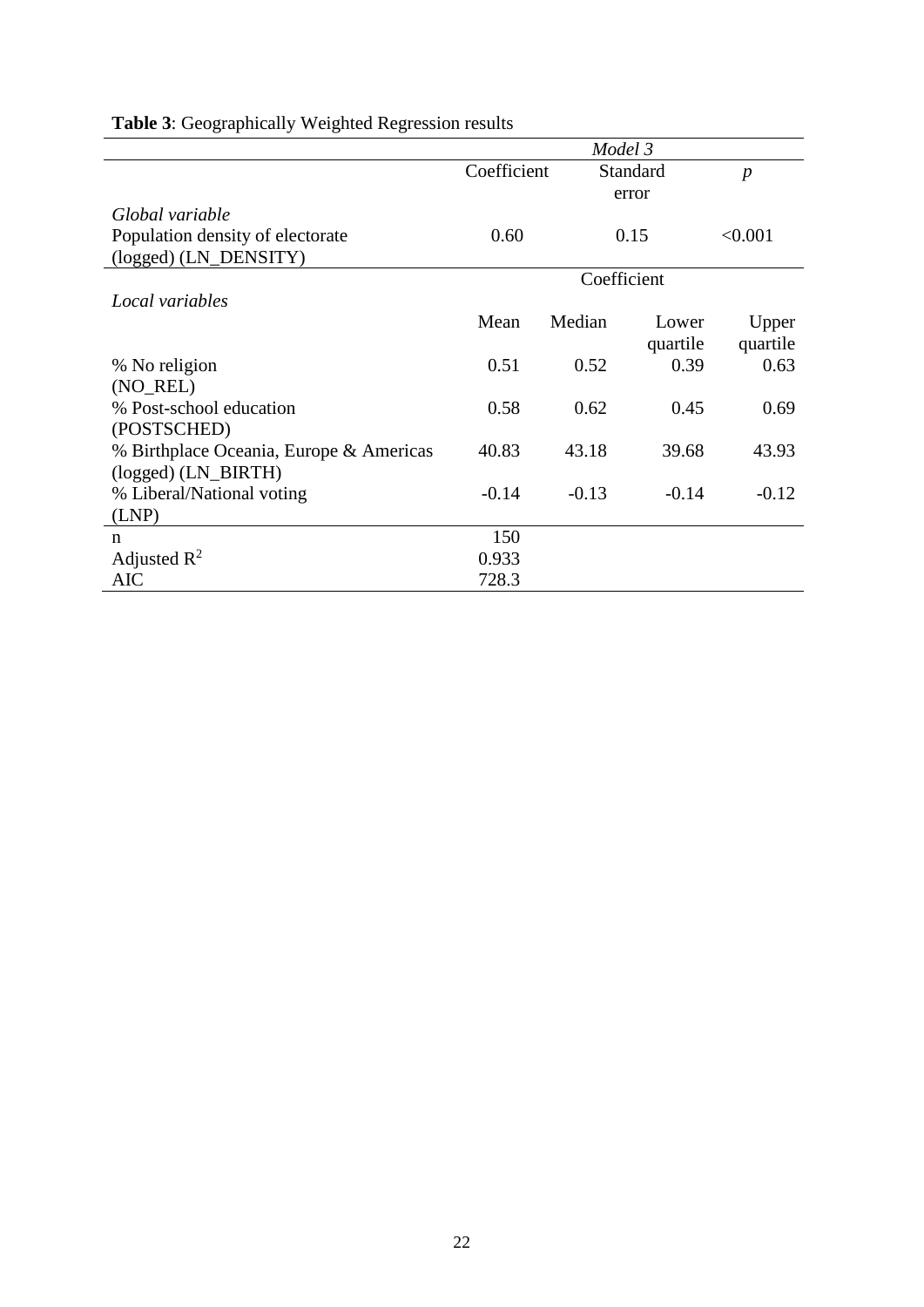| Model 2 minus                             |       | Adjusted $R^2$ Reduction in adjusted $R^2$ |
|-------------------------------------------|-------|--------------------------------------------|
|                                           |       | compared to Model 2                        |
| % Birthplace Oceania, Europe & Americas   | 0.787 | 0.131                                      |
| $(logged)$ (LN_BIRTH)                     |       |                                            |
| % Post-school education                   | 0.843 | 0.075                                      |
| (POSTSCHED)                               |       |                                            |
| % No religion (NO_REL)                    | 0.858 | 0.060                                      |
|                                           |       |                                            |
| % Liberal/National voting (LNP)           | 0.900 | 0.018                                      |
|                                           |       |                                            |
| Population density of electorate (logged) | 0.910 | 0.008                                      |
| (LN_DENSITY)                              |       |                                            |

**Table 4:** Relative importance of independent variables (Model 2)